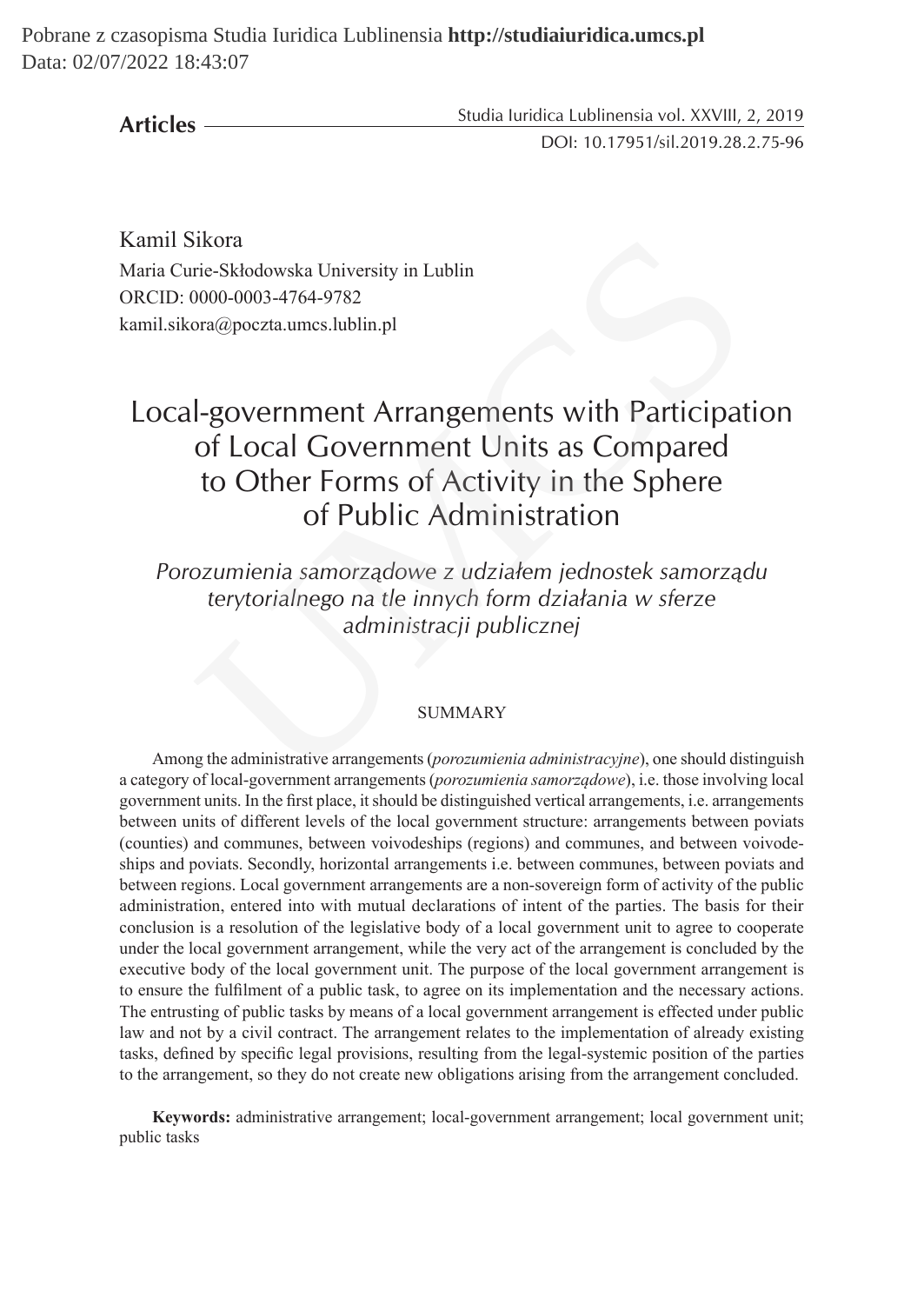# ESSENCE OF THE ADMINISTRATIVE ARRANGEMENT

The current functioning of the public administration is closely linked to the issue of performing the public tasks, and hence satisfying our daily basic needs. The process of increasing the number of tasks to be carried out by the administration is clearly noticeable, as well as the related postulates to make the implementation thereof even more efficient, effective and productive than before. The public administration is therefore forced to modify the forms of its previous activities in order to meet these expectations. This may be faced by using the legal construct of administrative arrangement, since assuming that the effective and efficient execution of public tasks is the priority, we do not need to rely solely on a standard solution, namely the performance of the task by the body designated in the provisions of law by the legislature, but to apply a solution that involves the delegation and entrusting of the performance of public tasks to other authorities, in particular to the field administrations, based just on these arrangements. Particular significance is seen in the case of local government administration, whose bodies are focused on performing public tasks of a local nature, aiming to meet the current, fundamental, continuous needs of all members of local communities<sup>1</sup>. berforming the public tasks, and hence satisfying our daily basic nees<br>of increasing the number of tasks to be carried out by the adminis<br>noticeable, as well as the related postulates to make the impleme<br>ven more efficient

In the post-war period, for a long time, it was not considered necessary to develop and define legal forms of cooperation in the performance of public administration tasks. As a result of the demand to do so, administrative law scholars began proposing the construct of arrangement, which was distinguished within the legal forms of administrative activity. The origins of the administrative arrangements related essentially to economic arrangements on the operation of state-owned enterprises, especially between the entities supervising the activities of state-owned enterprises. However, the development of the agreement was inhibited by limiting the independence of national councils and then the field administrations, which resulted in the weakening of effectiveness and advisability of the solution<sup>2</sup>.

The issue of the administrative arrangement was within the interest of J. Starościak, who referred to the concepts of pre-war inter-municipal unions established for a specific purpose. They were initially only deemed factual activities, then they began treated as civil-law institutions, and then institutions of a mixed civil-administrative nature<sup>3</sup>. At the outset, J. Starościak did not distinguish the administrative arrangement as a separate form of action, categorising it as agreements concluded by bodies that are not hierarchically linked. Ultimately, however, he decided

<sup>1</sup> E. Bonusiak, *Porozumienie administracyjne jako forma wykonywania zadań przez gminę*, [in:] *Sposoby realizacji zadań publicznych*, red. B. Dolnicki, Warszawa 2017, p. 102.

<sup>2</sup> M. Stahl, *Prawne formy działania administracji publicznej*, [in:] *Prawo administracyjne. Pojęcia, instytucje, zasady w teorii i praktyce*, red. M. Stahl, Warszawa 2016, p. 490.

<sup>3</sup> *Ibidem*.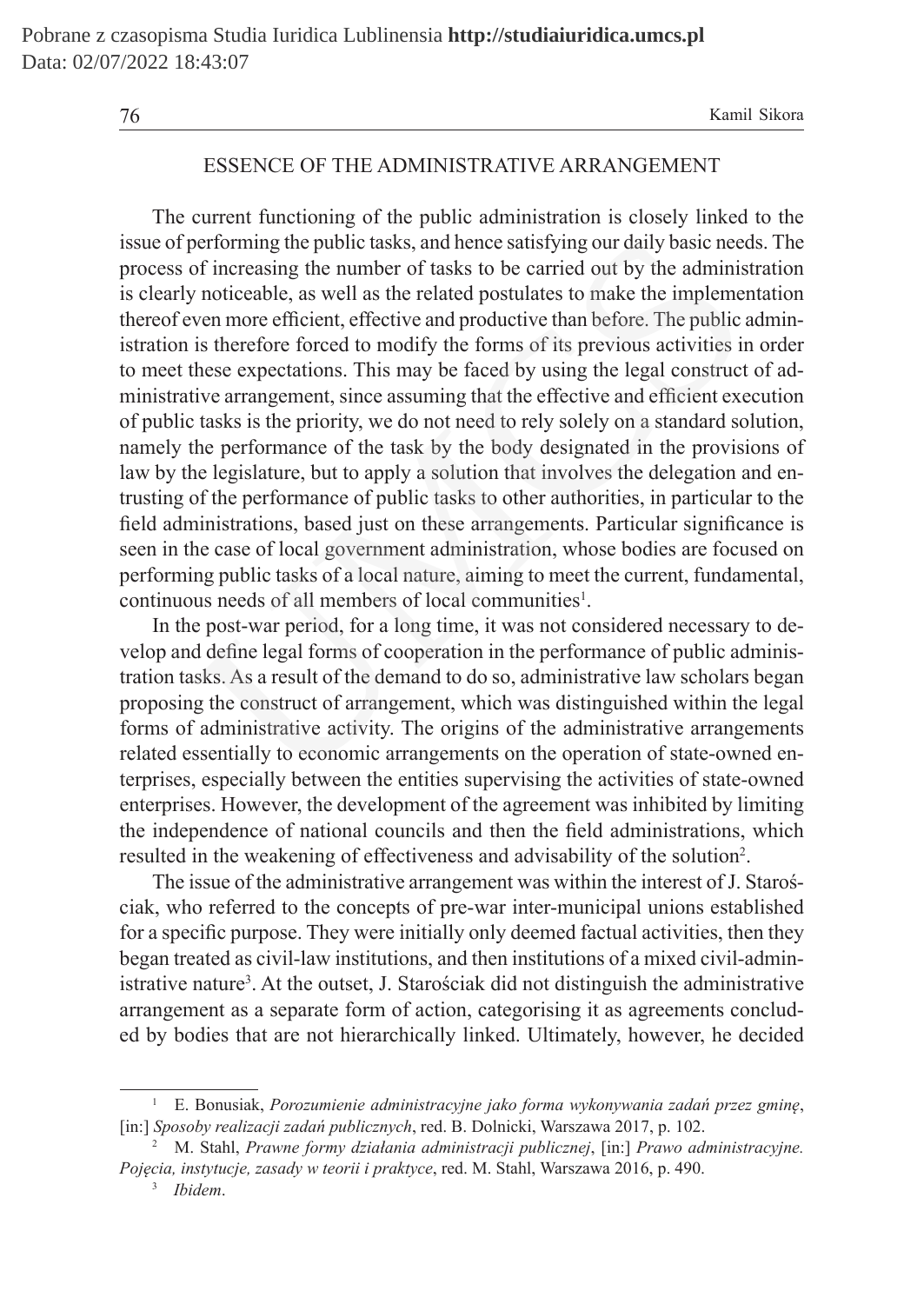to distinguish and place it among the following forms of administrative action: the adoption of normative acts, the issuing of administrative acts, the pursuit of social-organisational activities, the pursuit of technical activities, the conclusion of civil-law contracts and the conclusion of administrative arrangements<sup>4</sup>. The currently prevailing scholarly opinion states that the administrative arrangement is recognised as a distinct form of activity and occupies a firm position among the forms of activity of public administration<sup>5</sup>. This is a bilateral act of administrative law carried out by entities exercising public administration and having effect based on mutual declarations of intent of those entities. The arrangement is classified as a non-sovereign form of activity of the administration and should serve to enable the mutual achievement of specific objectives of co-operating independent entities<sup>6</sup>. The administrative nature of the arrangement is manifested by the essence of the provisions constituting the legal basis for concluding the arrangements, the subject of the arrangements, the parties to the arrangements and the guarantees in the implementation of the arrangement<sup>7</sup>. law contracts and the conclusion of administrative arrangements<br>prevailing scholarly opinion states that the administrative arrangements<br>is activity of public administration<sup>5</sup>. This is a bilateral act of adminis<br>ed out by

The essential features of the administrative arrangement are: 1) they are a bilateral or multilateral legal act containing declarations of intent of the parties, they have legal effects in the form of an establishment, amendment or termination of a legal relationship; 2) the arrangement takes effect when the parties to the arrangement make mutual declarations of intent; 3) the parties to the arrangement are in an equivalent position to each other; 4) the parties to the arrangement are public administration entities: state bodies of public administration, local government units, local government legal persons; 5) the administrative arrangements are concluded in order to cooperate in the performance of public tasks already stipulated in the law, but do not aim at creating "new" tasks; 6) the legal basis for the conclusion of administrative agreements are the norms of substantive or systemic administrative law, arrangements may be concluded on the basis of statutory provisions<sup>8</sup>. The arrangement requires the existence of a legal basis because public administration bodies cannot change the scope of their powers and responsibilities without a clear and unambiguous statutory authorization.

<sup>4</sup> J. Starościak, *Prawo administracyjne*, Warszawa 1977, p. 231.

<sup>5</sup> L. Bielecki, *Prawne formy i metody działania administracji*, [in:] *Prawo administracyjne. Część ogólna*, red. L. Bielecki, P. Ruczkowski, Warszawa 2011, p. 345; E. Ochendowski, *Prawo administracyjne. Część ogólna*, Toruń 2013, p. 225.

<sup>6</sup> E. Ura, *Prawo administracyjne*, Warszawa 2015, p. 128.

<sup>7</sup> M. Stahl, *Prawne formy działania administracji…*, p. 490.

<sup>8</sup> M. Ofiarska, *Formy publicznoprawne współdziałania jednostek samorządu terytorialnego*, Warszawa 2008, pp. 101–102; L. Bielecki, *Prawne formy i metody działania administracji*, [in:] *Prawo administracyjne. Część…*, p. 345–346; Z. Cieślak, *Porozumienie administracyjne*, Warszawa 1985, p. 125; L. Bielecki, *Prawne formy i metody działania administracji*, [in:] *Prawo administracyjne*, red. M. Zdyb, J. Stelmasiak, Warszawa 2016, pp. 206–207; M. Stahl, *Prawne formy działania administracji…*, p. 491.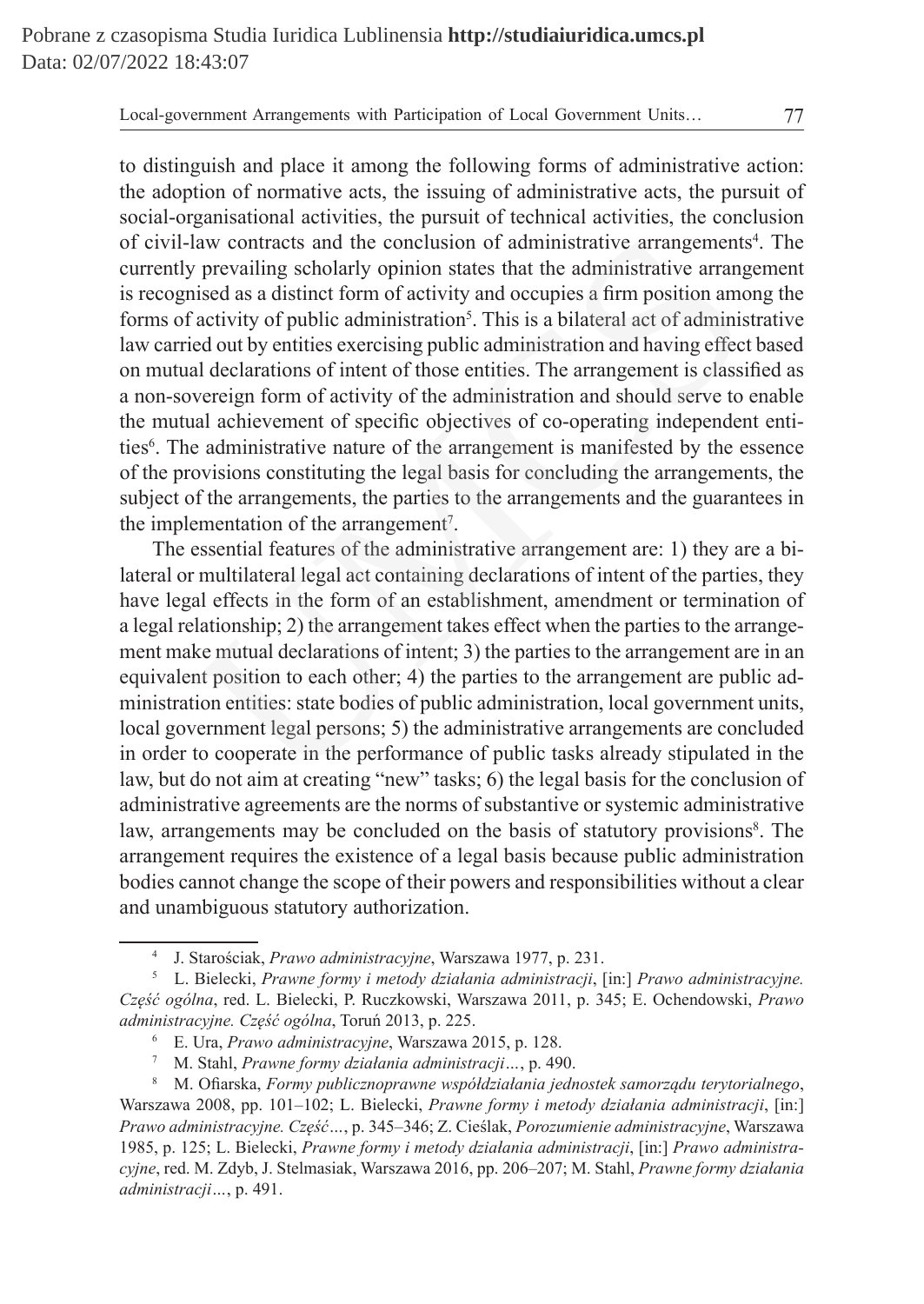The prevailing view is that at least one of the parties to the arrangement should be an entity performing public administration functions, and the scope of rights and obligations covered by the arrangement must fit the scope of independent decision making powers of the parties to the arrangement, while the arrangement itself is binding and public-private in nature<sup>9</sup>. The thesis that the administrative arrangement is a public-law, external and non-sovereign form of activity is also presented in case  $law<sup>10</sup>$ , but it should be remembered that the content of the arrangement depends on the will of its parties, which brings it closer to civil-law agreements.

In the case of administrative arrangement, the scope of administrative tasks covered is limited; this is due to the legal norms that define the scope of tasks of its participants. As rightly put by Z. Cieślak, the administrative arrangement may only cover the public tasks that already exist in the provisions of law, they must be only tasks within the scope of activity of at least one of its participants<sup>11</sup>.

When deciding to conclude an arrangement, the parties have the objective of cooperation in the implementation of administrative tasks defined by legal norms. This means that the arrangement concerns the implementation of already existing tasks, defined by specific legal regulations, resulting from the legal and systemic position of the parties to the arrangement, so its participants do not create new obligations resulting from the arrangement. They only decide on the use of the most appropriate form for the implementation of tasks, taking into account the efficiency and effectiveness of their implementation $12$ . powers of the parties to the arrangement, while the arrangement in<br>the public-private in nature<sup>9</sup>. The thesis that the administrative arrange-law, external and non-sovereign form of activity is also presented<br>it it should

An act consisting in agreeing upon the content of a normative act or an administrative act, made between public administrations before its adoption, even though the regulations require that the act in question is issued in agreement with another body, does not constitute an administrative arrangement, as this type of arrangement is merely a form of consultation of the content of the act between these bodies<sup>13</sup>. We are dealing with this e.g. on the basis of Article 6a  $(2)$  of the Act of 21 March 1985 on Public Roads<sup>14</sup>, because the classification of a road in the category of poviat (county) roads is followed by a resolution of the Poviat Council in agreement with the Regional Government Authority, after obtaining the opinion of the mayors of these municipalities in the area of which the road runs and the boards of neighbouring poviats, and in cities with rights of a poviat – the opinion of the City Presidents.

<sup>9</sup> M. Stahl, *Prawne formy działania administracji…*, p. 492.

<sup>&</sup>lt;sup>10</sup> Judgement of the Supreme Administrative Court in Łódź of 27 September 1994, SA/Łd 1906/94, ONSA 1995, No. 4, item 161; judgement of the Supreme Administrative Court in Rzeszów of 5 December 1995, SA/Rz 1109/95, "Samorząd Terytorialny" 1995, nr 12, p. 116.

<sup>11</sup> Z. Cieślak, *op. cit.*, p. 114; E. Ura, *op. cit.*, p. 129.

<sup>12</sup> Z. Cieślak, *op. cit.*, p. 127.

<sup>13</sup> E. Ura, *op. cit.*, p. 131.

<sup>&</sup>lt;sup>14</sup> Consolidated text Journal of Laws 2017, item 2222.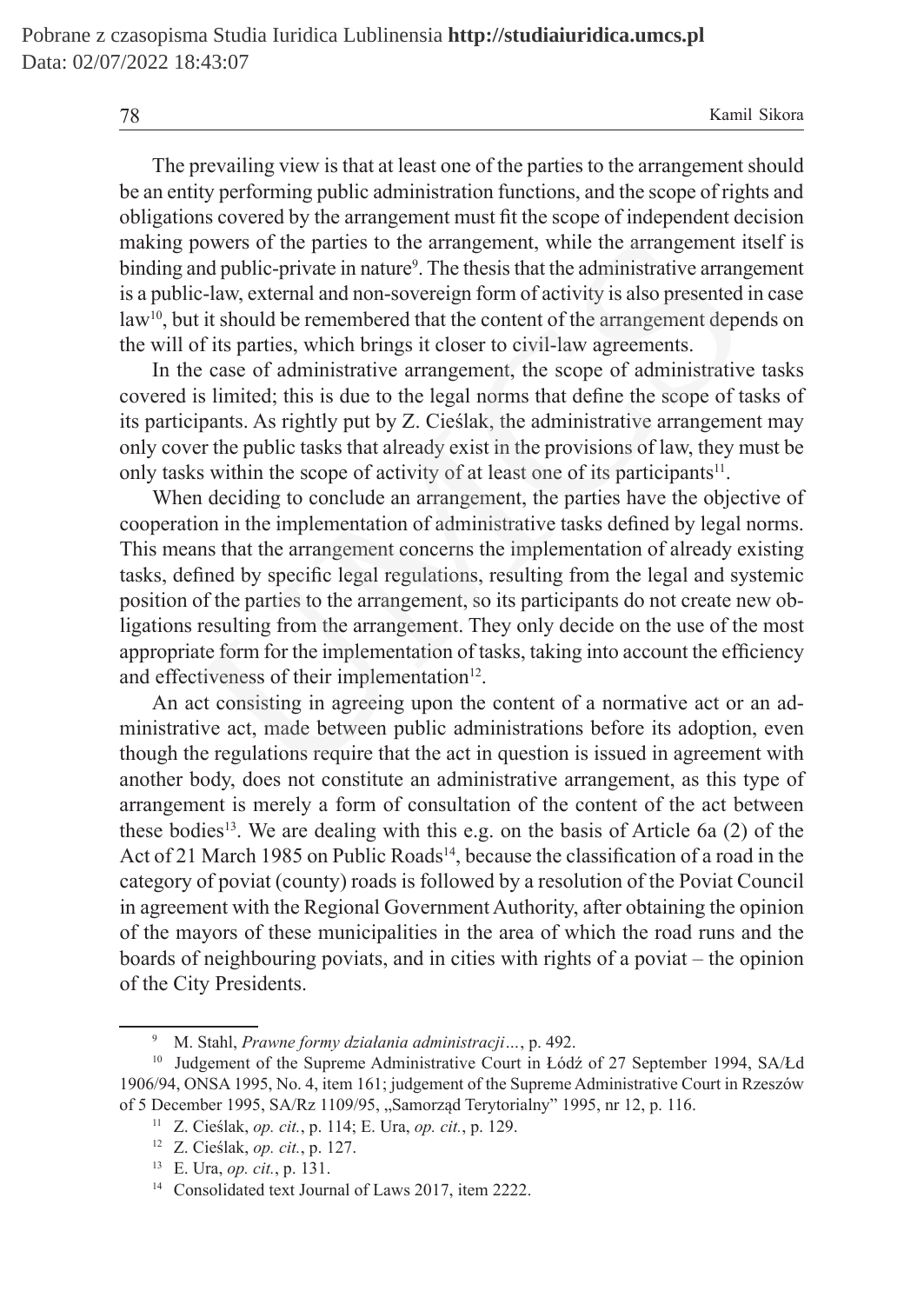The basis for concluding the arrangements is the provisions of the systemic or substantive administrative law, but the possibility of concluding an arrangement is actually determined by the active capacity of the entity concluding the arrangement to exercise the administrative functions, i.e. the legal possibility resulting from the relevant legal norms for establishing and shaping administrative relationships by such entity. The consequence of this is the entity's liability, based on legal norms, for legal and factual actions undertaken in order to perform public administration functions<sup>15</sup>. The application of the form of an administrative arrangement results in modification of the statutory scopes of activity and powers of public administration bodies. The content of the arrangements affects the transfer of not only the tasks but also the powers necessary for its implementation<sup>16</sup>.

According to Z. Cieślak, the administrative arrangement should be concluded in writing, this is due to the complexity of its subject matter, the nature of the institution, the necessity of a clear, unequivocal definition of its content, and the ensuring of appropriate conditions for its implementation<sup>17</sup>. A similar view is presented by S. Biernat, who see the roots of the requirement written evidence in the necessity of documenting such action, i.e. the conclusion of an arrangement; in addition, the written form is intended to enable interested parties to become acquainted with its content<sup>18</sup>. The legislature has dealt with the problem of the form of arrangement in a general manner, referring only to the fact that it is to be made upon the submission of declarations of intent by its participants or the date specified in its content. Such an approach to the subject of an arrangement by the legislature is justified by the postulate that the participants have more freedom in shaping its content and form. On the other hand, the problem of adhering to or not adhering to the requirement of the written form within the meaning of civil law was solved by the legislature by the obligation to publish the arrangement in the relevant publication<sup>19</sup>. The administrative arrangement must be published in the regional Official Journal, according to Article 13 (6) of the Act of 20 July 2000 on the Publication of Normative Acts of Other Certain Acts<sup>20</sup>, which is considered by M. Ofiarska and Z. Ofiarski the condition of its entry into force<sup>21</sup>, although there se the administrative functions, i.e. the legal possibility resulting fr<br>legal norms for establishing and shaping administrative relations<br>tity. The consequence of this is the entity's liability, based on legal and<br>factual

<sup>15</sup> Z. Cieślak, *op. cit.*, p. 117.

<sup>&</sup>lt;sup>16</sup> M. Węgrzyn-Skarbek, *Porozumienie administracyjne a prawo miejscowe*, "Przegląd Prawa Publicznego" 2001, nr 6, p. 59.

<sup>17</sup> Z. Cieślak, *op. cit.*, pp. 116–117.

<sup>18</sup> S. Biernat, *Działania wspólne w administracji państwowej*, Wrocław 1979, pp. 221–222.

<sup>19</sup> M. Grążawski, *Porozumienie administracyjne jako prawna forma działania współczesnej administracji publicznej*, Bielsko-Biała 2007, p. 34.

<sup>&</sup>lt;sup>20</sup> Consolidated text Journal of Laws 2016, item 296 as amended.

<sup>21</sup> M. Ofiarska, Z. Ofiarski, *Porozumienie jako podstawa wykonywania zadań przez jednostki samorządu terytorialnego*, "Zeszyty Naukowe Uniwersytetu Szczecińskiego" 2006, nr 426, p. 52; W. Kisiel, [in:] K. Bandarzewski, P. Chmielnicki, W. Kisiel, *Prawo samorządu terytorialnego w Pol-*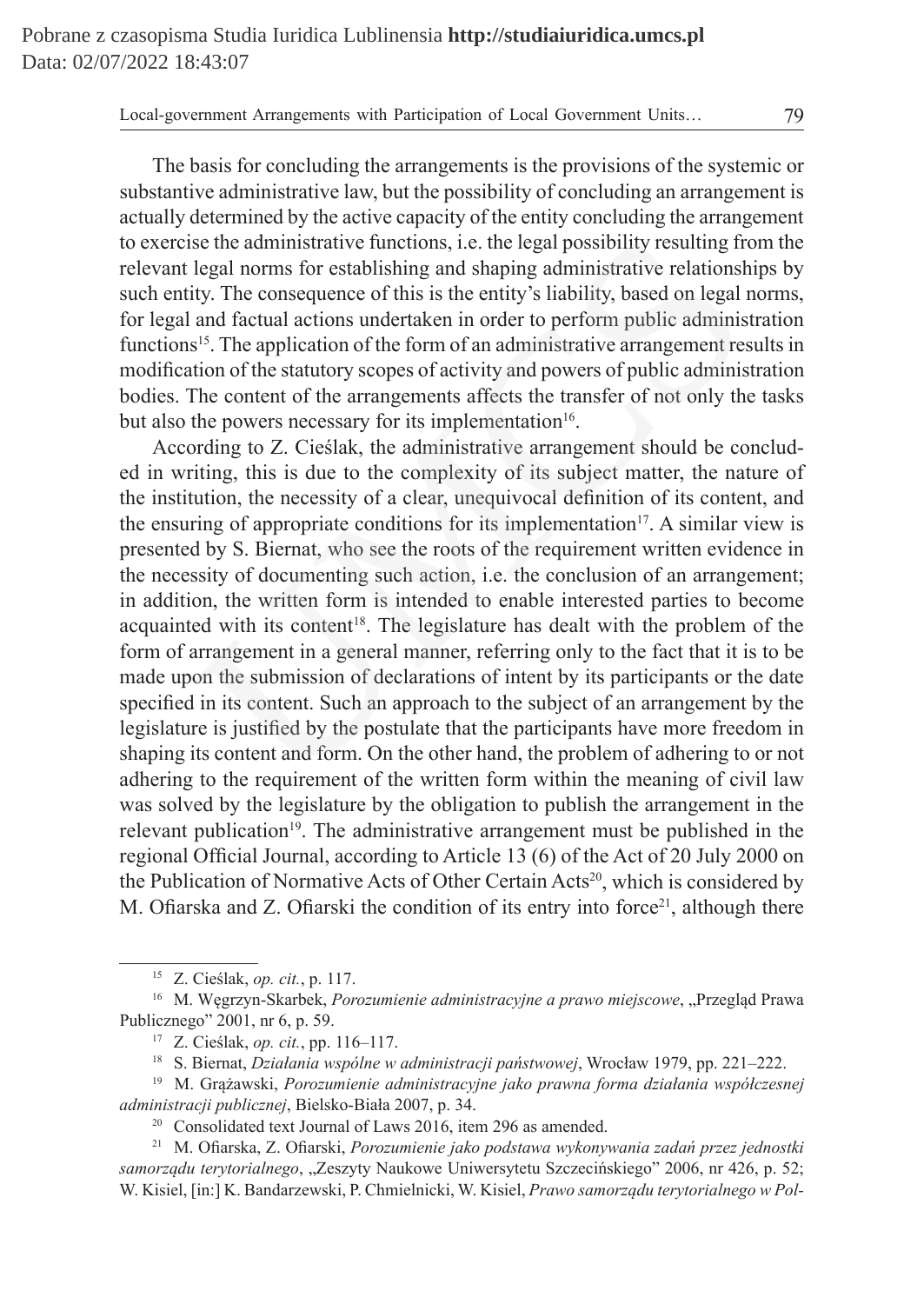is also a view presented in the literature that such an announcement is merely of an information nature<sup>22</sup>.

The problem of the expiry of an administrative arrangement was the subject of J. Starościak and S. Biernat's analysis. In their opinion such conditions include: 1) the passage of time for which the arrangement has been concluded; 2) the implementation of the content of the arrangement, i.e. the fulfilment of the tasks covered by it; 3) the mutual decision of the parties to terminate the arrangement; 4) the decision of a party to terminate its content unilaterally; 5) liquidation of the entity that is a participant in the arrangement; 6) changing the scope of activity of the delegating entity by depriving the entity of the right to perform the task that was subject of the arrangement; 7) annulment of declarations of intent of the participants of the arrangement on its conclusion under supervision procedure23. The presented conditions for terminating the arrangements do not raise any doubts, moreover, these conditions justify their division into arrangements concluded in order to perform a specific task, arrangements concluded for a definite period and for an indefinite period. As a result of the expiry of the arrangement, the tasks and competencies are transferred back to the delegating entity $24$ . rościak and S. Biernat's analysis. In their opinion such conditions ir<br>sissage of time for which the arrangement has been concluded; 2) t<br>ation of the content of the arrangement, i.e. the fulfilment of the<br>by it; 3) the m

# STRUCTURE OF THE LOCAL GOVERNMENT ARRANGEMENT

The subject matter of administrative arrangements is considerably related to the issues of local government, the functioning of local government and the performance of local public governance tasks by local government units in order to meet the current daily needs of local community members. The right to cooperation of local government units in order to carry out tasks of mutual interest is enshrined in Article 10 (1) of the European Charter of Local Self-Government (ECLSG)<sup>25</sup>. Done on 15 October 1985 in Strasbourg as an international agreement, it was ratified by the Republic of Poland on 26 April 1993, becoming universally binding  $law<sup>26</sup>$ . The content of the above provision stipulates that local communities when

*sce*, Warszawa 2006; C. Martysz, [in:] *Ustawa o samorządzie powiatowym. Komentarz*, red. B. Dolnicki, Warszawa 2005, pp. 451–452.

<sup>22</sup> K. Bandarzewski [in:] *Ustawa o samorządzie gminnym. Komentarz*, red. P. Chmielnicki, Warszawa 2013, p. 838.

<sup>23</sup> J. Starościak, *Studia z teorii prawa administracyjnego*, Warszawa 1967, p. 74 ff.; S. Biernat, *op. cit.*, pp. 223–224.

<sup>&</sup>lt;sup>24</sup> L. Wengler, *Wygaśnięcie porozumienia komunalnego (zagadnienia wybrane)*, "Samorząd Terytorialny" 2006, nr 5, p. 47.

<sup>&</sup>lt;sup>25</sup> European Charter of Local Self-Government is a document of the Council of Europe, the provisions of which govern the status of local governments in Europe *vis-à-vis* the authorities of a given country and in the relation to authorities of other countries and their local governments.

<sup>26</sup> Promulgated in Poland in Journal of Laws 1994, No. 124, item 607.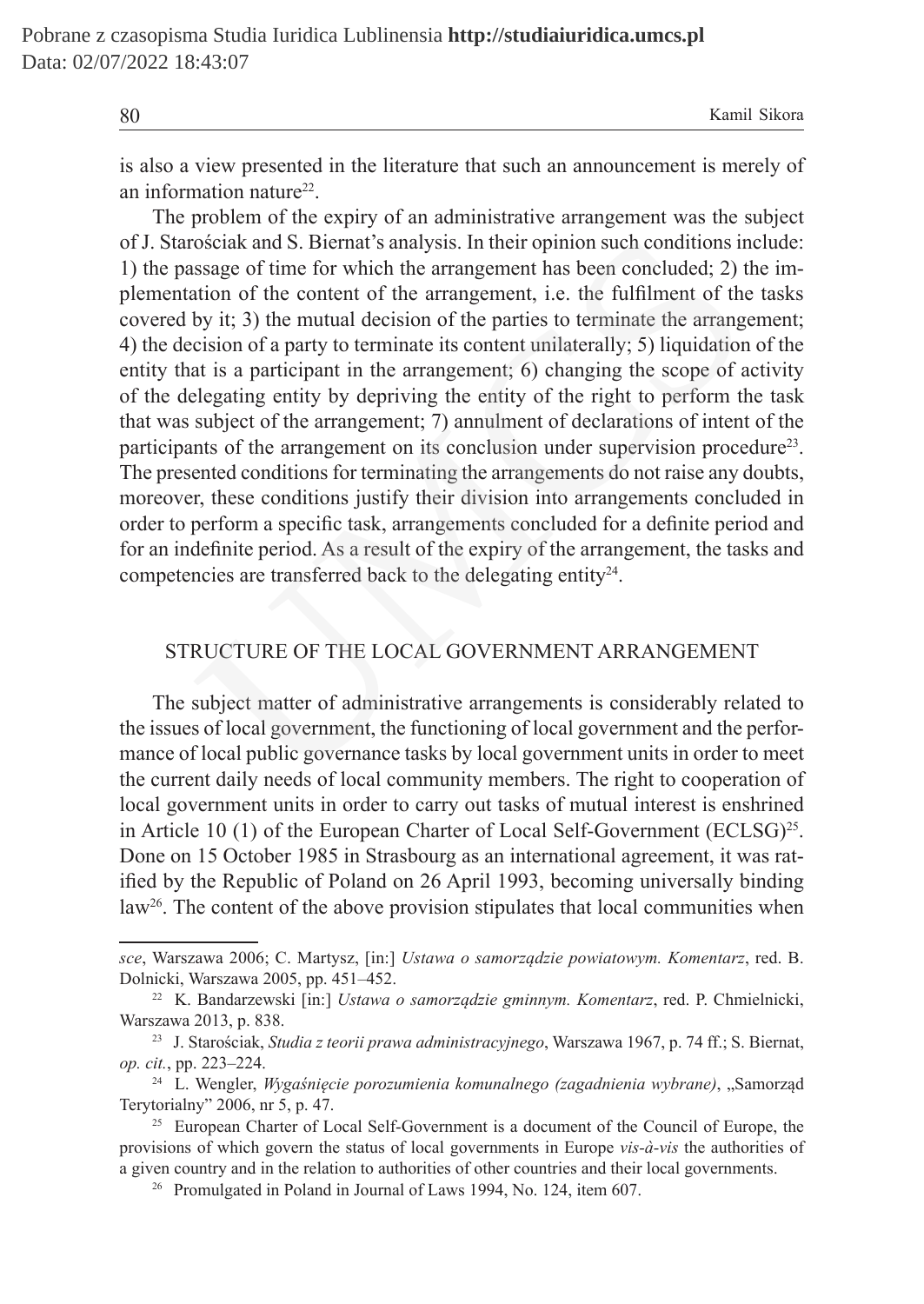exercising their rights are entitled to cooperate with other local communities and associate with them within the limits of the applicable law to perform tasks that are of their mutual interest.

Among the arrangements, one should distinguish those whose parties are only local government units. A. Błaś has reserved the term "administrative arrangement" for arrangements on the joint performance of administrative tasks by central government administration bodies or by a public administration body with other institutions, while he has distinguished arrangements he has called "communal arrangements", i.e. entered into only by local government units $2^7$ . The Constitutional Tribunal, in its resolution of 27 September 1994<sup>28</sup>, ruled that the term "communal"<sup>29</sup> means the same as "pertaining to a commune", so the term "communal arrangement" was adequate to the point where, as of 1 January 1999, as a result of the reform of public administration and territorial divisions, the local self-government structures in the Republic of Poland were expanded onto another two levels – the poviat and the voivodeship, for which both statutory regulations contained and to this day contain provisions enabling concluding arrangements by local government units. Thus, it would be more adequate to refer to the arrangements whose participants are only local government units (communes, poviats, voivodeships) is the term "local government arrangements". or and marific scheme to the community. A. Blas has reserved the term "administrative are andministrative are arrangements on the joint performance of administrative tasks by year arrangements on the joint performance of a

Also, J. Korczak proposed a distinction and classification of administrative arrangements. Taking into account the criterion of belonging to the system of public administration, he distinguished arrangements concluded between entities of the same systemic structure, e.g. between local government units, and arrangements between entities with different systemic structures. On the other hand, he distinguished the vertical and horizontal arrangements based on the territorial criterion, namely the place of the entity in the major territorial divisions of the country (voivodeships/regions, poviats, communes). The vertical agreement means an arrangement in which an entity of a higher-level delegates its tasks to a lower-level entity. This results in a widening of the subject matter jurisdiction of the entity assuming the task e.g. where a commune takes over the task of the voivodeship or poviat; moreover, the territorial jurisdiction of the delegating entity is reduced to the territory of the entity which assumed the task. However, a horizontal arrangement takes place where the same level of territorial divisions is involved, e.g. between communes or between poviats. The horizontal arrangement has the effect of extending the

<sup>27</sup> A. Błaś, *Prawne formy działania administracji publicznej*, [in:] *Prawo administracyjne*, red. J. Boć, Wrocław 1998, p. 222.

<sup>28</sup> W 10/93, OTK 1994, No. 2, item 46.

<sup>29</sup> "Communal" (from Latin *communis*) means 'of or relating to one or more communes'. See www.merriam-webster.com/dictionary/communal [access: 20.04.2019].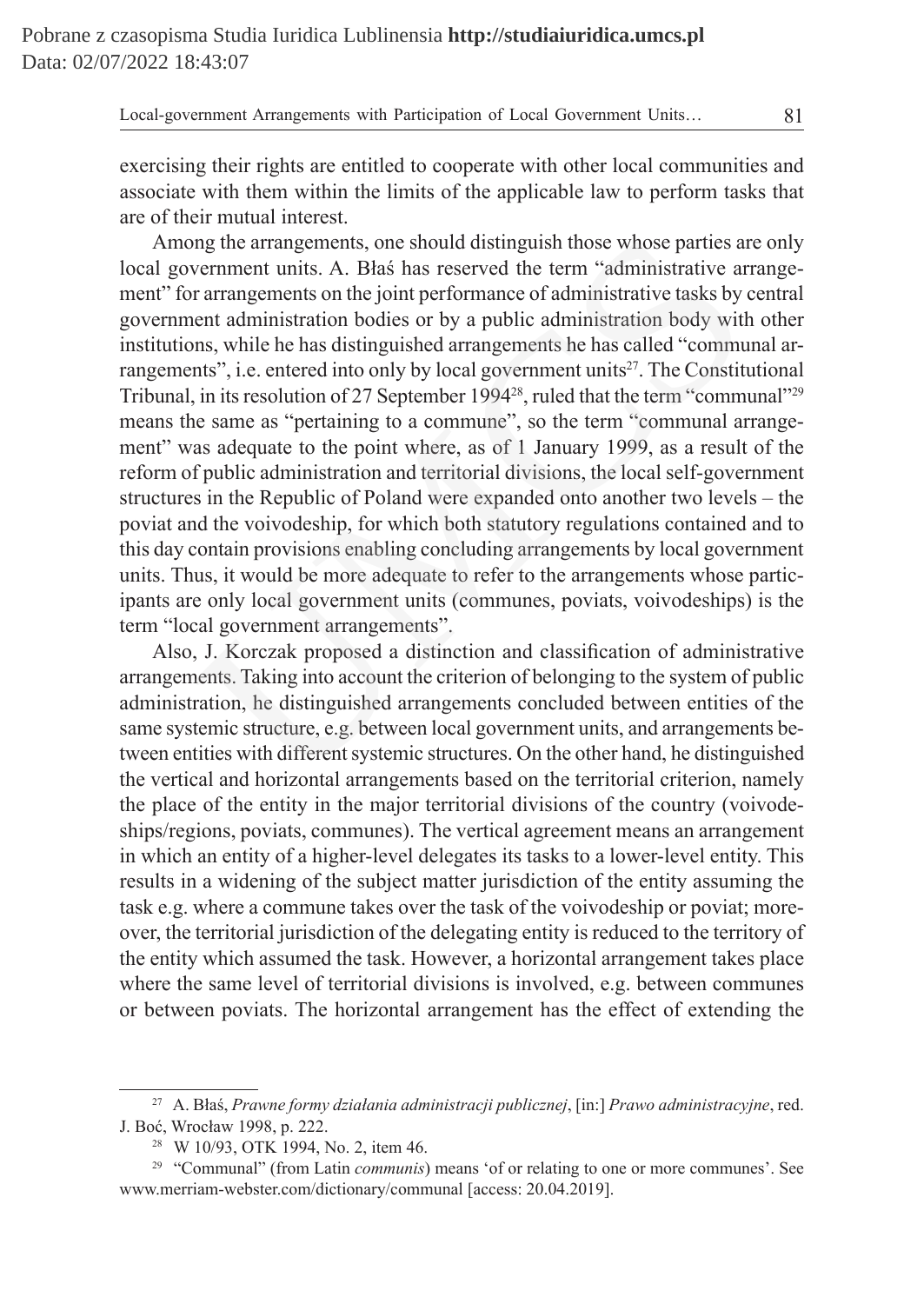territorial competence of the receiving party onto the territory of the delegating entity, while the subject matter jurisdiction remains unchanged<sup>30</sup>.

The legal formula of the local government arrangement allows for the cooperation between local government units both of the same and various levels of local government in the Republic of Poland. The legal base for their conclusion can be found in the laws on the system of local government, which include the Act of 8 March 1990 on the Communal Government<sup>31</sup>, the Act of 5 June 1998 on the Poviat Government<sup>32</sup>, the Act of 5 June 1998 on the Voivodeship Government<sup>33</sup>. We can distinguish two subcategories within the category of local government arrangements. First, the local-government vertical arrangements, namely arrangements between local government units of different levels of the local government structure – of poviats with communes, voivodeships with communes and voivodeships with poviats (Article 8 (2a) ACG, Article 5 (2) APG, and Article 8 (2) AVG). Second, horizontal arrangements, i.e. inter-communal (Article 74 ACG), inter-poviat (Article 73 APG), inter-regional (Article 8 (2) AVG). ween local government units both of the same and various levels comet in the Republic of Poland. The legal base for their conclusion the laws on the System of local government<sup>31</sup>, the Act of 5 June 1998 on the Voivodeship

The legislature uses the terms "entrusting of tasks" and "delegation of tasks" in its statutory regulations, which, according to M. Grążewski, could suggest the existence of two different categories of tasks. However, such a distinction is criticized by some scholars, e.g. E. Olejniczak-Szałowska, who is of the opinion that the task entrusting is connected with their delegation, i.e. a voluntary declaration of intent to hand over the obligation to perform the public tasks specified in the arrangement to another entity, in this case to another local government unit. Furthermore, the delegation cannot be associated with "getting rid" of these tasks to the receiving entity because it would mean that this entity would perform the tasks in its own name and on its own responsibility, and the task would not be incumbent on the delegating entity<sup>34</sup>. The delegated tasks remain the responsibility of the delegating entity and the receiving entity performs these tasks on behalf of the delegating entity. The delegating entity bears, in addition to civil liability under Article 417 § 2 of the Civil Code, also liability under administrative law for effective and efficient performance of the delegated task, as well as political responsibility towards the members of the local community, because these have the right to demand to

<sup>30</sup> J. Korczak, *O nieporozumieniach wokół porozumień w administracji publicznej*, "Samorząd Terytorialny" 2009, nr 6, pp. 34–38; E. Bonusiak, *op. cit.*, pp. 108–109.

<sup>&</sup>lt;sup>31</sup> Consolidated text Journal of Laws 2018, item 994, hereinafter: ACG.

<sup>&</sup>lt;sup>32</sup> Consolidated text Journal of Laws 2018, item 995, hereinafter: APG.

<sup>&</sup>lt;sup>33</sup> Consolidated text Journal of Laws 2018, item 913, hereinafter: AVG.

<sup>34</sup> E. Olejniczak-Szałowska, *Porozumienie w sprawie przekazania zadań publicznych (uwagi dyskusyjne na tle modelu ustawowego)*, [in:] *Nowe problemy badawcze w teorii prawa administracyjnego*, red. J. Boć, A. Chajbowicz, Wrocław 2009, p. 388; M. Stahl, *Glosa do postanowienia NSA z dnia 24 listopada 1999 r., II SA 1075/99*, OSP 2000, No. 10, item 158; judgement of the Voivodeship Administrative Court in Gliwice of 7 May 2008, II SA/Gl 275/08, LEX No. 511487.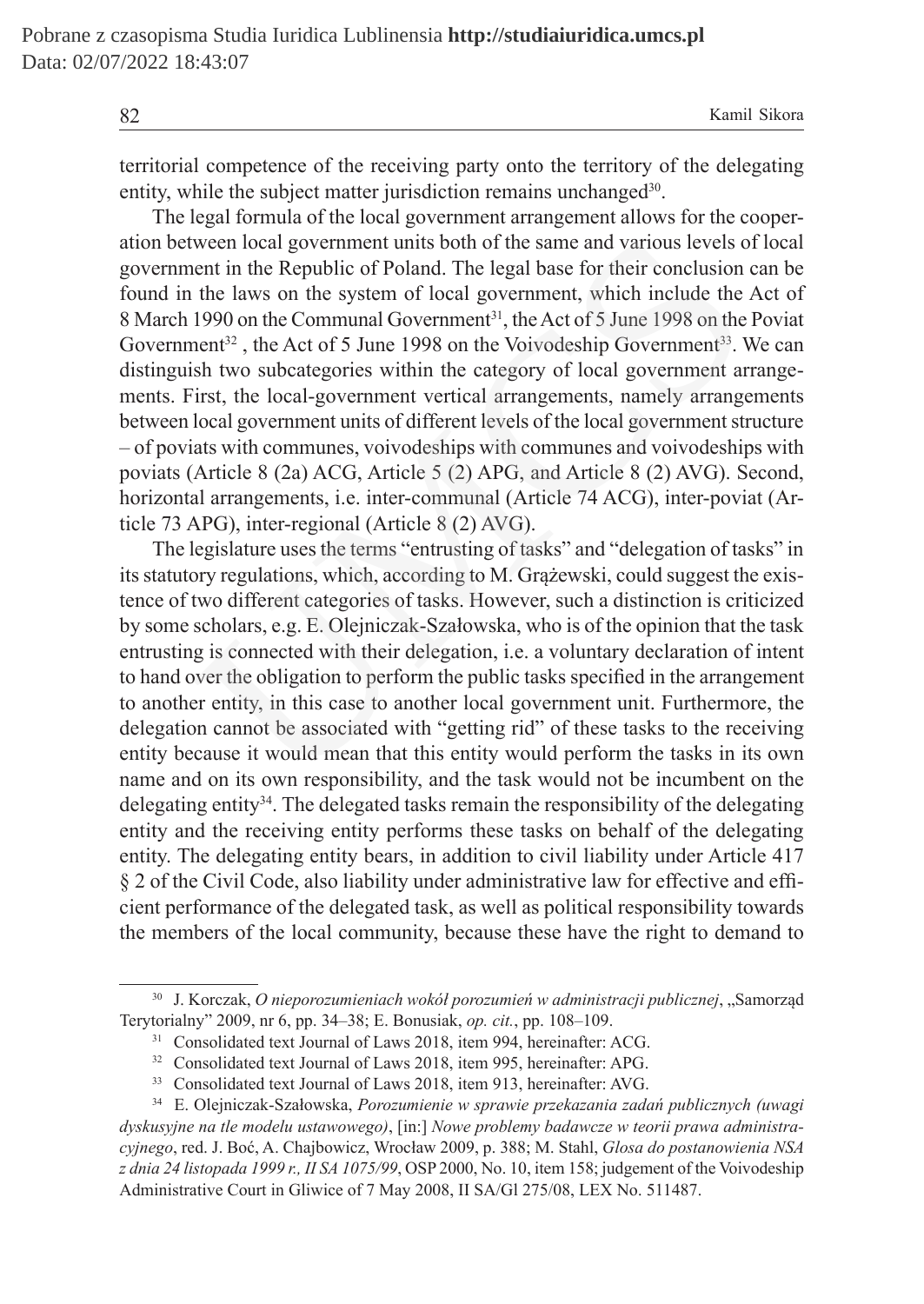meet their common needs through effective and efficient performance of the tasks, regardless of to which entity their own local government unit delegated the implementation of the task. This is so since the local government unit delegating the tasks to another local government unit will always be responsible for the implementation of the task covered by the arrangement<sup>35</sup>.

In the light of the systemic legislation on the local government, the essence of the local-government arrangement boils down to the transfer of the task from one local government unit to another local governing unit, therefore there is no need and necessity to establish a new organisational structure, and the local government unit taking over public tasks in this manner, performs these tasks through its bodies and organisational units<sup>36</sup>. The arrangement is not a one-sided act, its aim is to ensure the implementation of a public task, to agree on the manner of its implementation and the necessary actions in this respect<sup>37</sup>. Public tasks delegated under a local government arrangement must be entrusted in a public-law form, not in a form of civil-law contract<sup>38</sup>. Only private-law tasks may be delegated by way of civil contracts, not public-private tasks, the transfer of which may take place through a local government arrangement<sup>39</sup>. However, co-operating communes, poviats and regions may use a civil-law form, resigning from public-private forms, e.g. by using the form of company, but it should be noted that when using the form of civil law, it may not delegate tasks of a sovereign nature<sup>40</sup>. The regulation in the arrangement of the rules of participation of the local government unit delegating the task in the decision-making by the local government unit taking over the task to be carried out is limited only to the possibility of granting the local government unit delegating the task the right to express non-binding opinions or positions, without the possibility to participate in the on-going performance of public tasks and control over their performance. The addressees of the provisions of the arrangement are the parties thereto, i.e., in the case of local government units, the bodies representing them, which are responsible for implementing the provisions of the arrangement<sup>41</sup>. is a covernment unit will always be responsible for the implement<br>
elight of the systemic legislation on the local government, the esse-<br>
elight of the systemic legislation on the local government, the esse<br>
elight of the

<sup>35</sup> E. Olejniczak-Szałowska, *op. cit.*, p. 389; J. Wyporska-Frankiewicz, *Publicznoprawne formy działania administracji o charakterze dwustronnym*, Warszawa 2009, p. 158.

<sup>&</sup>lt;sup>36</sup> Judgement of the Supreme Administrative Court in Lublin of 27 September 1994, SA/Lu 1906/94, LEX No. 1688471.

<sup>37</sup> S. Iwanowski, P. Sitniewski, *Rola porozumień administracyjnych w działalności samorządu terytorialnego*, [in:] *Administracja i prawo administracyjne u progu trzeciego tysiąclecia. Materiały z konferencji naukowej – Zjazd Katedr Prawa i Postępowania Administracyjnego*, Łódź 2000, p. 144.

<sup>38</sup> E. Ochendowski, *Glosa do postanowień NSA z dnia 24 września 1990 r., I SA 847/90 oraz z dnia 27 września 1990 r., SA/Wr 952/90*, "Samorząd Terytorialny" 1991, nr 4, pp. 47–51.

<sup>&</sup>lt;sup>39</sup> Judgement of the Supreme Administrative Court in Łódź of 27 September 1994, SA/Łd 1906/94, ONSA 1995, No. 4, item 161.

<sup>&</sup>lt;sup>40</sup> Z. Leoński, *Współdziałanie w samorządzie terytorialnym*, "Samorząd Terytorialny" 1995, nr 4, p. 55.

<sup>41</sup> M. Węgrzyn-Skarbek, *op. cit.*, p. 56.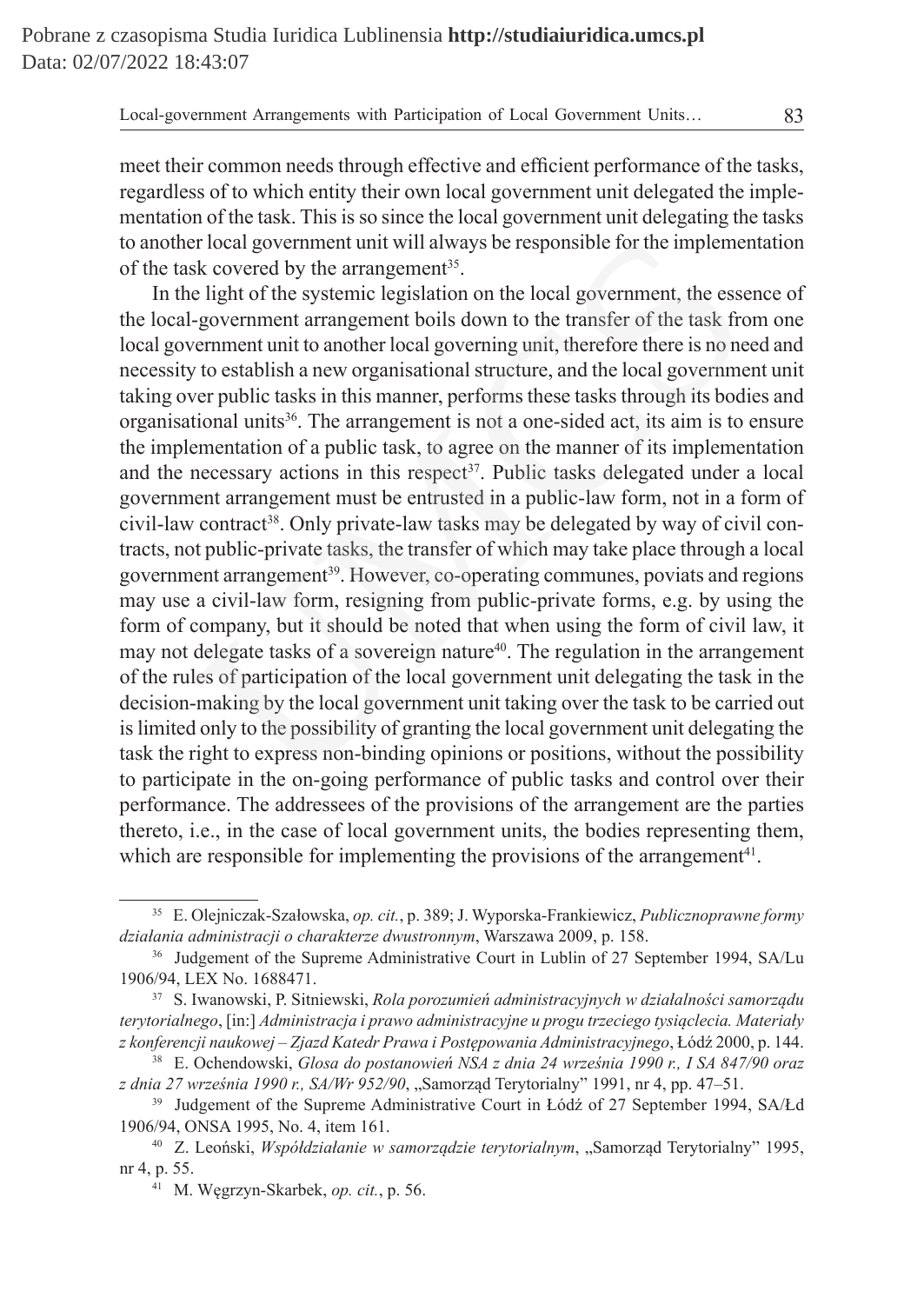The local-government arrangement allows for the delegation of a public task which is the responsibility of a particular local government unit unless specific provisions provide for otherwise. The relative freedom of local government units to enter into arrangements, which entails the freedom to take decisions to consent to the conclusion of arrangements, is generally limited by the powers of the bodies of those units<sup>42</sup>.

It should be noted that with regard to vertical agreements, i.e. concluded between local government units, located at different levels of the local government system, the legislature only permits the downward delegation of public tasks under the arrangements. This means that the legislature, on the basis of the provisions of the Act on the Communal Government, does not entitle the commune to entrust the poviat or voivodeship with the commune's public tasks<sup>43</sup>; similarly, under the provisions of the Act on the Poviat Government, it does not entitle to entrust the implementation of poviat governments task to the regional government, nor to take over commune's tasks from the commune<sup>44</sup>. This solution strongly corresponds to the principle of subsidiarity expressed in the Preamble to the current Constitution of the Republic of Poland of 2 April 1997<sup>45</sup>, according to which subsidiarity is the principle of vertical division of power in the upward direction and not vice versa, that is a larger community (located higher in the hierarchy) must not be entrusted a task that can be performed in an equally efficient manner by a "smaller" (located at a lower level) community $46$ . into arrangements, which entails the freedom to take decisions to conclusion of arrangements, is generally limited by the powers of the units<sup>42</sup>.<br>
units<sup>42</sup>.<br>
units<sup>42</sup>.<br>
units<sup>42</sup>.<br>
conclud be noted that with regard to v

In addition, there is a restriction of a subjective character concerning the conclusion of arrangements by regions (voivodeships) with poviats and communes, because the legislature has limited the possibility of concluding them only to those local government units which are located in the territory of the region concerned. There are no such restrictions for arrangements between communes and between communes and poviats whose territories are part of different regions<sup>47</sup>.

The local-government arrangement, which is based on mutual intent of the parties, has a bilateral character, as it creates mutual commitments between the local government unit which takes over the public task to be implemented and the local government unit which delegates the task. It is permissible for an arrange-

<sup>42</sup> Judgement of the Voivodeship Administrative Court in Kraków of 19 November 2007, II SA/ Kr 736/07, LEX No. 340499.

<sup>&</sup>lt;sup>43</sup> Judgement of the Supreme Administrative Court of 21 January 2010, I OSK 1140/09, LEX No. 594919.

<sup>44</sup> Judgement of the Voivodeship Administrative Court in Gliwice of 11 April 2008, II SA/Gl 174/08, LEX No. 506795.

<sup>45</sup> Journal of Laws No. 78, item 483 as amended. English translation of the Constitution at: www.sejm.gov.pl/prawo/konst/angielski/kon1.htm [access: 10.01.2019]

<sup>46</sup> M. Grążawski, *op. cit.*, p. 31.

<sup>47</sup> E. Olejniczak-Szałowska, *op. cit.*, p. 383.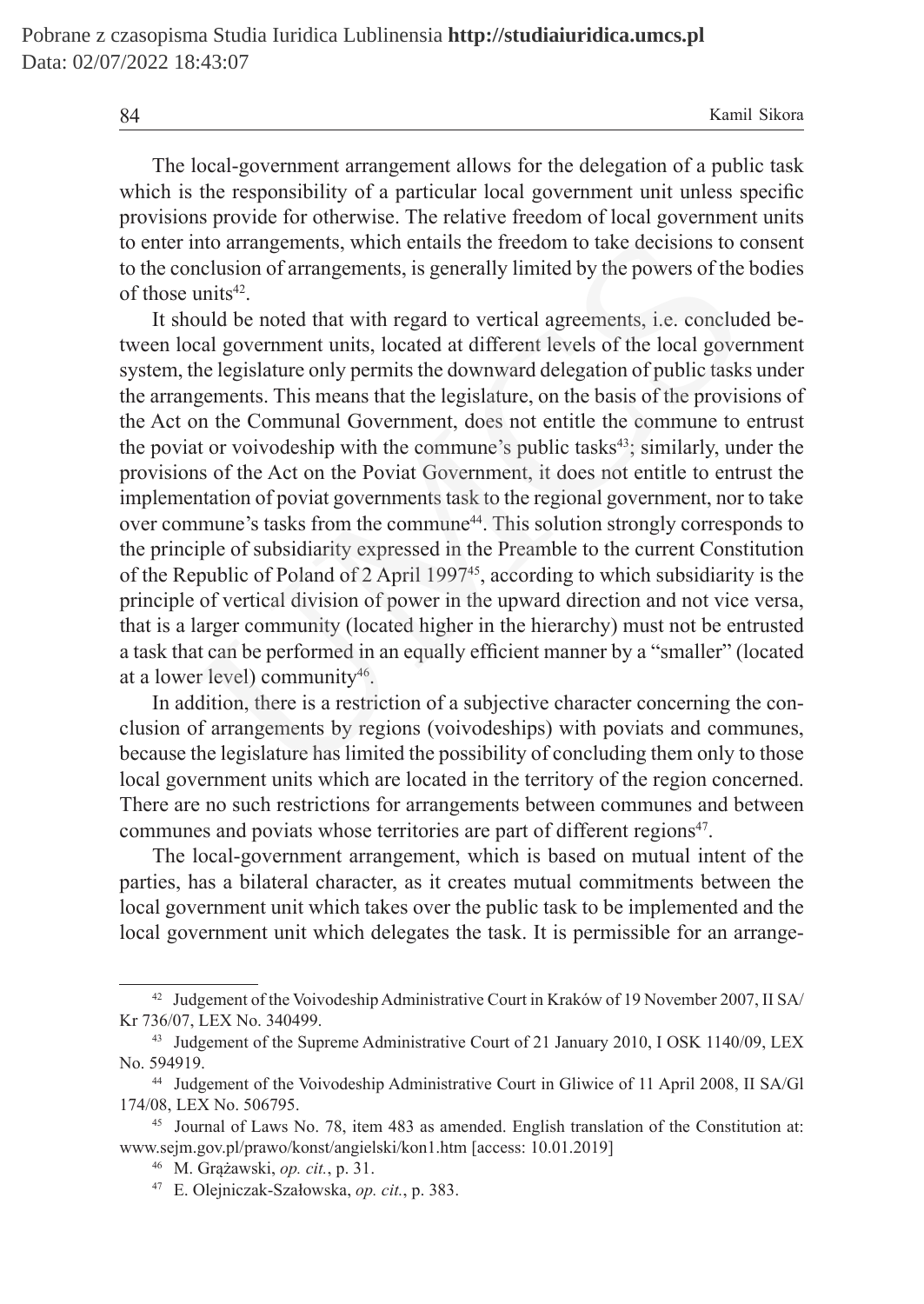ment to have more than two parties, but there may only be one entity which takes over the tasks<sup>48</sup>. The local government arrangement is particularly suited to situations where one participant has a specific technical infrastructure and staff, which would enable fulfilment of the tasks for the other participants of the arrangement. Under local-government arrangements, such tasks can be carried out as e.g. waste management, public transport, education, collective water supply and wastewater disposal or environmental protection.

The provisions of generally applicable law do not set out the procedure for concluding local-government arrangements, which gives the possibility for a flexible approach to the subject<sup>49</sup>. The conclusion of a local-government arrangement is preceded by negotiations on the future cooperation between the parties. This can be carried out in any form, e.g. in cyclical meetings or agreed by mail. This stage is of an informal nature and allows the future content of the arrangement to be agreed, but it is reasonable that the course of this stage should be regulated in the charter of the given legal entity<sup>50</sup>. nable fulfilment of the tasks for the other participants of the arrangeal-government arrangements, such tasks can be carried out as e.g. nent, public transport, education, collective water supply and wast or environmental

The construct of local-government arrangement includes the activities of both the legislative body and executive body of the local government unit. The basis for the conclusion of a local-government arrangement with the participation of a local government unit is a resolution of the unit's legislative body on the consent to cooperation under a local-government arrangement<sup>51</sup>. However, the very act of arrangement is not to be concluded by the legislative body, but by the executive body of the local government unit<sup>52</sup>.

As regards arrangements concluded by a commune, to conclude arrangements under Article 8 (2a) ACG, as well as inter-communal arrangements under Article 74 ACG a resolution of the commune council is necessary because in both cases it belongs to the exclusive competence of this body based on Article18 (2) (11) and  $(12)$  ACG<sup>53</sup>. It should be kept in mind that the commune council is the only competent authority having jurisdiction over all matters falling within the scope of the commune's activity unless the Acts provide otherwise (Article 18 (1) ACG). To adopt a resolution on the conclusion of an arrangement under general rules, a simple

<sup>48</sup> K. Bandarzewski, *op. cit.*, p. 834; C. Martysz, *op. cit.*, p. 450.

<sup>&</sup>lt;sup>49</sup> L. Wengler, *Uwagi o niektórych aspektach porozumienia komunalnego*, "Samorząd Terytorialny" 1997, nr 4, p. 37; C. Martysz, *op. cit.*, p. 450.

<sup>50</sup> K. Bandarzewski, *op. cit.*, p. 834.

<sup>51</sup> R. Cybulska, [in:] *Ustawa o samorządzie gminnym. Komentarz*, red. B. Dolnicki, Warszawa 2018, p. 860.

<sup>52</sup> M. Węgrzyn-Skarbek, *op. cit.*, p. 57; judgement of the Voivodeship Administrative Court in Białystok of 16 December 2010, II SA/Bk 715/2010, LEX No. 752402.

<sup>&</sup>lt;sup>53</sup> Judgement of the Supreme Administrative Court of 6 December 2002, II SA/Wr 2127/02, OwSS 2003, No. 2, item 43; judgement of the Voivodeship Administrative Court in Białystok of 16 December 2010, II SA/Bk 715/2010, LEX No. 752402.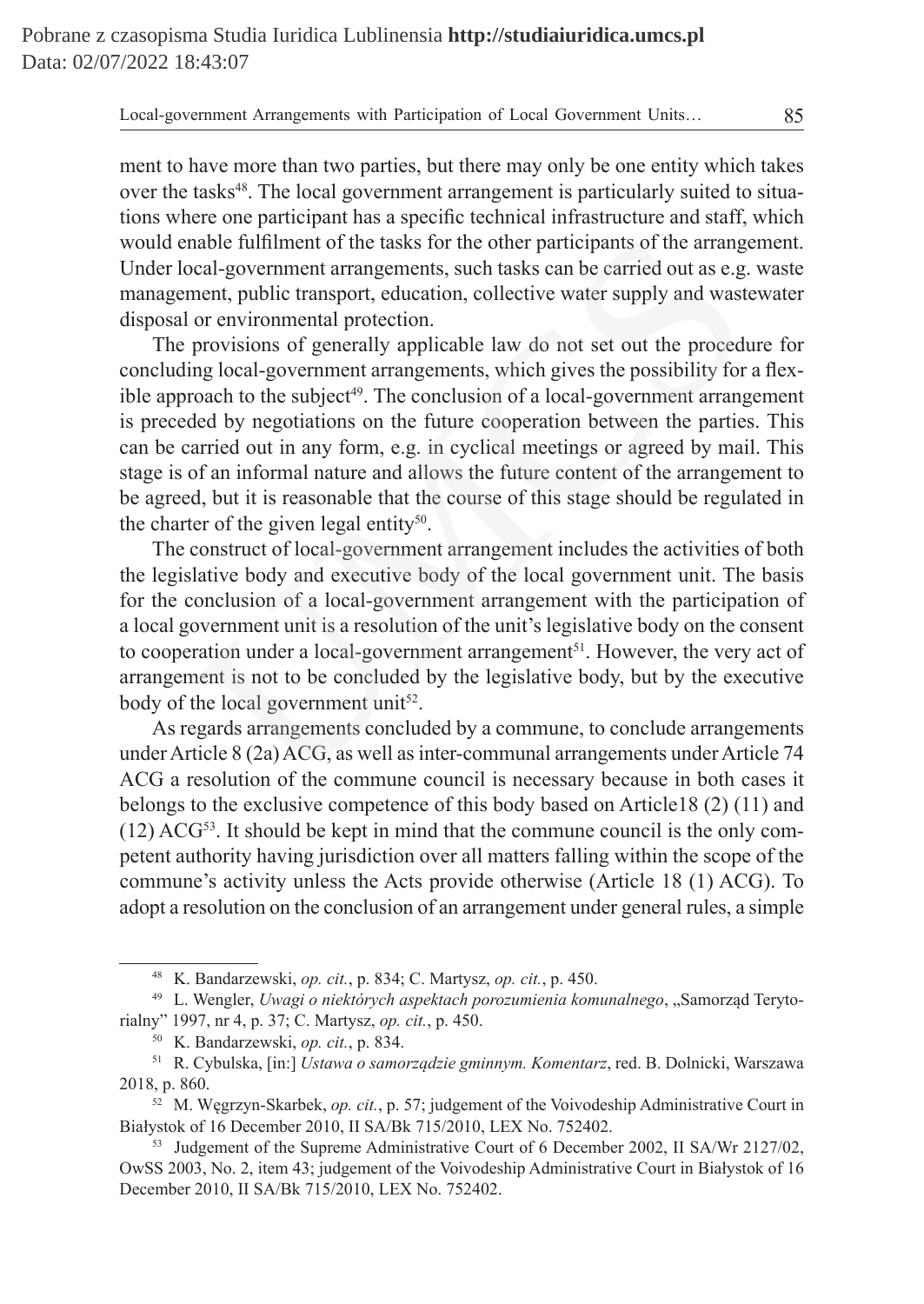majority of votes and the quorum of at least half of the statutory composition of the Commune Council is sufficient (Article 14 ACG).

The issue of entering into arrangements by poviats was regulated differently. There is no equivalent of Article 18 (1) ACG in the Act on the Poviat Government, nonetheless, based on Article 9 (1) APG, which states that the Poviat Council is the poviat's legislative and controlling body, subject to the provisions on the poviat referendum, and therefore it is the body competent to decide on the conclusion of an arrangement<sup>54</sup>. Moreover, to the extent not regulated by the content of the arrangement, the legislature orders to apply *mutatis mutandis* to these arrangements the provisions on unions of poviats (Article 73 (2) APG). This means that pursuant to Article 67 (1) and (2) APG, the content of the arrangement must be included in the resolution of the Poviat Council. There is a doubt as to what kind of majority of votes should be taken on the resolution on the conclusion of the arrangement. According to L. Wengler, a simple majority of votes is sufficient to pass such a resolution, since the exceptions regarding the use of an absolute majority of votes should not be interpreted broadly in relation to the general principle expressed in Article 13 (1) APG<sup>55</sup>. M. Grążawski thinks differently. In his opinion this is not the case of broad interpretation of regulations of a special nature, which is justified by the reference contained in Article 73 (2) APG, therefore to adopt a resolution on the conclusion of an arrangement between poviats, an absolute majority of votes of the statutory composition of the Poviat Council is necessary<sup>56</sup>. no equivalent of Article 18 (1) ACG in the Act on the Poviat Govern<br>ess, based on Article 9 (1) APG, which states that the Poviat Counci<br>legislative and controlling body, subject to the provisions on the<br>um, and therefore

The issue of concluding local-government arrangements by regions has also been settled in a very modest manner by the legislature. The exclusive responsibility of the Regional Assembly (*Sejmik*) is to adopt resolutions on entrusting the tasks of the regional government to other local government units<sup>57</sup>. To conclude an arrangement by which the task of the voivodeship is to be entrusted to a commune or poviat, it is necessary to adopt a resolution of the Regional Assembly by a simple majority of votes, in the presence of at least of the statutory composition of the Assembly (Article 19 AVG). These resolutions of the legislative bodies of local government units are governed by the general rules of the supervisory procedure provided for in the rules on supervision of activities of local government units<sup>58</sup>. Thus, in general terms, the Voivodeship Governor (the central government's rep-

<sup>54</sup> Judgement of the Voivodeship Administrative Court in Gliwice of 11 April 2008, II SA/Gl 174/08, LEX No. 506795; C. Martysz, *op. cit.*, p. 449.

<sup>55</sup> L. Wengler, *Uwagi o niektórych aspektach porozumienia…*, p. 41.

<sup>56</sup> M. Grążawski, *op. cit.*, p. 37.

<sup>57</sup> R. Cybulska, [in:] *Ustawa o samorządzie województwa*, red. B. Dolnicki, Warszawa 2012, p. 94.

<sup>58</sup> Article 171 (1) and (2) of the Polish Constitution, chapter X of the Act on the Communal Government, chapter VIII of the Act on the Poviat Government, chapter VII of the Act on the Voivodeship Government.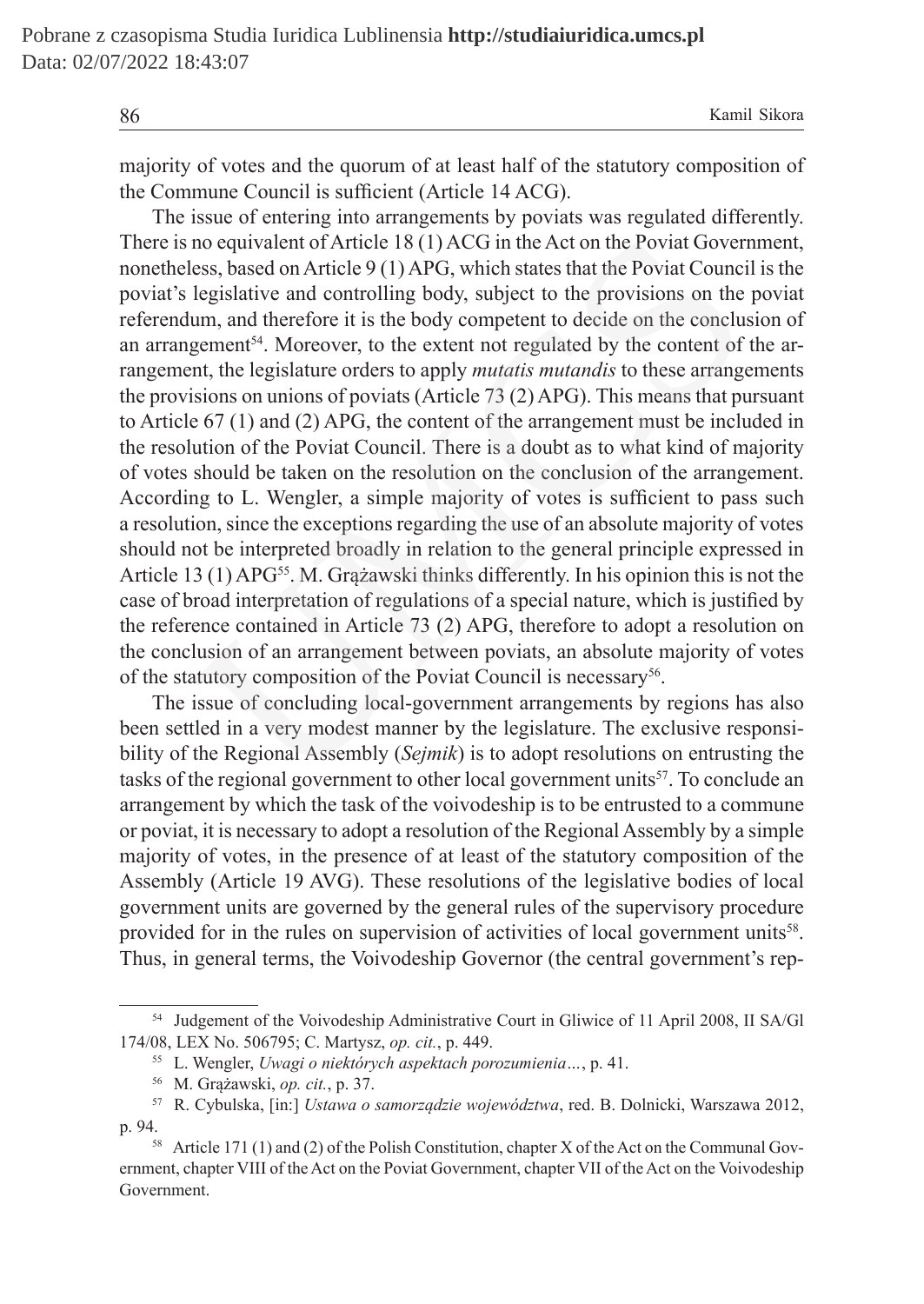resentative in the region) may challenge the correctness of the resolutions taken, if these are contrary to the generally applicable law<sup>59</sup>.

Based on a resolution expressing the consent to conclude an arrangement, the bodies representing local government units conclude an arrangement by signing it. At the conclusion of the agreement, the commune is represented either by the village mayor, mayor, city president, or their deputies solely or jointly with a person authorised by the village mayor, mayor or city president<sup>60</sup>. The poviat is represented by two members of the Poviat Board or one member of the Board<sup>61</sup>, together with the person authorised by the Board, while the voivodeship by the Marshal of the Voivodeship together with a member of the Voivodeship Board, unless the charter of the voivodeship stipulates otherwise, by only admitting the conclusion of the arrangement by the Marshal<sup>62</sup>.

The final stage of the procedure is the publication of the concluded local-government arrangement in the relevant regional Official Journal<sup>63</sup>, and from the date of publication, the date of entry into force of the obligations of the parties specified in the local government arrangement is counted.

In addition to the rules on the system of local government, the conclusion of local-government arrangements may also be based on the provisions of substantive administrative law<sup>64</sup>. Such an example is provided for Article (6a) (4) of the Act of 17 May 1989 – Geodesic and Cartographic Law<sup>65</sup>, the Starost (Poviat Head) at the request of the commune delegates to the village mayor (mayor, city president), by way of an arrangement, the matters belonging to the scope of his responsibilities and powers, including the issuing of administrative decisions. The legislature has defined in an ordinance the specific organisational, personal and technical conditions to be fulfilled by the communes requesting the acquisition of responsibilities and powers, having regard to the need for the commune to ensure the proper level of substantive and technical performance of the full range of tasks<sup>66</sup>. Since the delegation of responsibilities and powers by way of a local-government arrangement should also be accompanied by the definition of rules and procedure for the transfer presenting local government units conclude an arrangement by s<br>conclusion of the agreement, the commune is represented either<br>adoty, mayor, city president, or their deputies solely or jointly with a<br>dely the village mayor,

<sup>65</sup> Consolidated text Journal of Laws 2017, item 2101.

<sup>66</sup> Ordinance of the Minister of Internal Affairs and Administration of 29 December 1999 on the organisational, staffing and technical conditions to be fulfilled by the communes requesting the acquisition of the responsibilities and powers of the Starost in the field of geodesy and cartography (Journal of Laws 2000, No. 1, item 4).

<sup>59</sup> Article 91 (1) ACG, Article 79 (1) APG, Article 82 (1) AVG.

<sup>60</sup> Article 31 ACG.

 $61$  Article 48 (1) APG.

 $62$  Articel 57 (1) AVG.

 $63$  Article 5 (3) APG, Article 8 (4) AVG, Article 13 (6) of the Act of 20 July 2000 on the Promulgation of Normative Acts and Other Certain Legal Acts.

<sup>64</sup> R. Cybulska, [in:] *Ustawa o samorządzie województwa*, p. 92.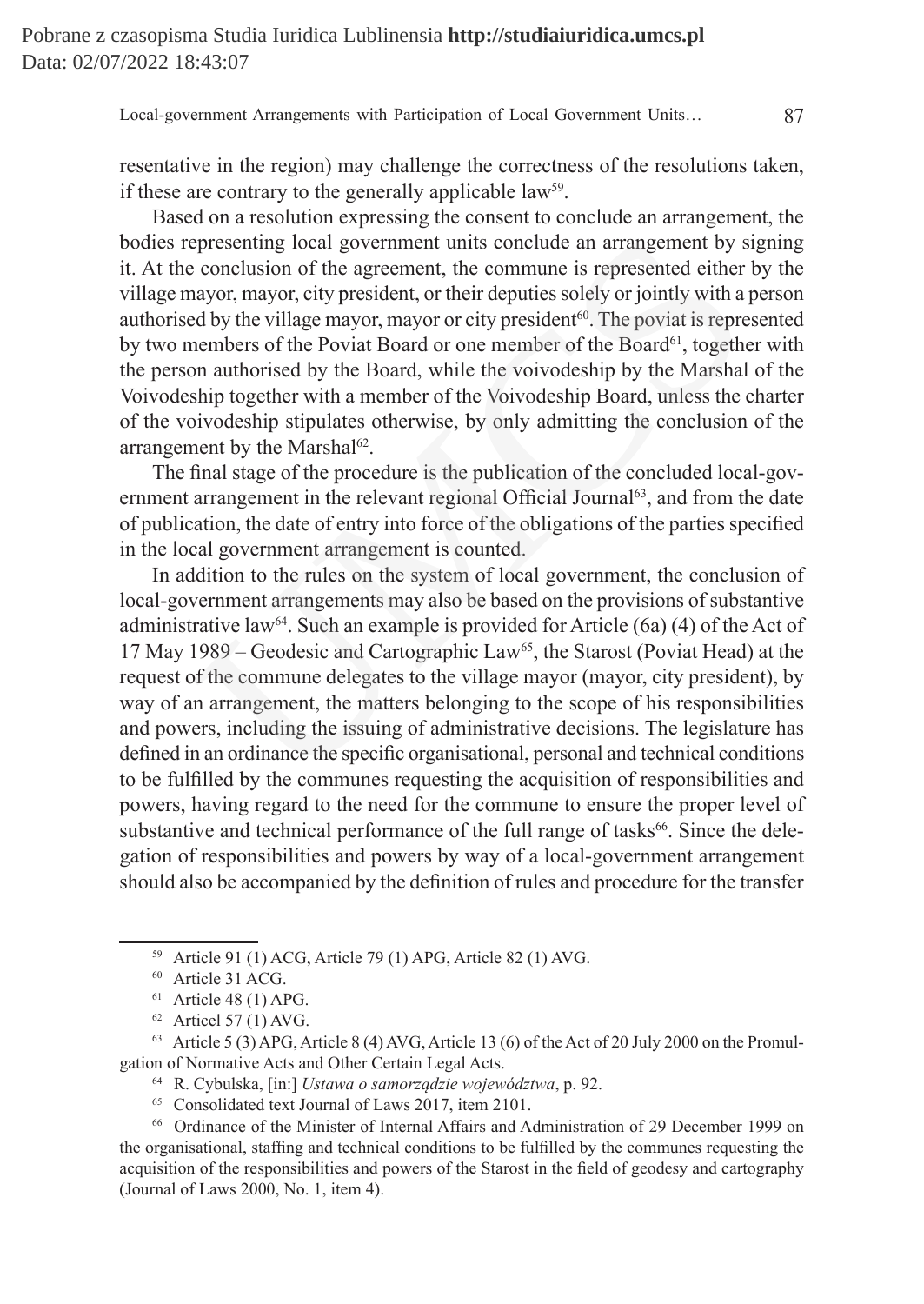of adequate financial resources, the arrangement concluded needs countersignatures of the treasurers involved in the local-government arrangement<sup>67</sup>.

# THE LOCAL-GOVERNMENT ARRANGEMENT IN COMPARISON WITH THE CIVIL-LAW CONTRACT AND THE ADMINISTRATIVE SETTLEMENT

In order to emphasise the public nature of local-government arrangements, it is worth comparing them to other forms of administrative activity such as civil- -law contract and administrative settlement, where we also find the element of "arrangement".

According to A. Agopszowicz, a self-government arrangement, i.e. an arrangement involving a local government unit, is actually a civil-law contract. The rationale for that argument is that the relation of subordination, characteristic of the administrative-law relationship, does not emerge in this case between the parties. In an arrangement, the parties thereto remain in a peer position to each other, which is a characteristic of any civil contract, hence the arrangement is a civil-law contract, actually a fee-for-task contract<sup>68</sup>. In support of the presented view, the resolution of the Constitutional Tribunal of 27 September 1994<sup>69</sup> may be mentioned, which recognises that the conclusion of a contract with a peer legal entity is a form of action typical of civil law. This view must be definitely rejected. The contemporary public administration applies different forms of action, not only of those of a sovereign and unilateral nature. However, the changing tasks to be implemented by the administration enforce the use of other forms, as the existing ones become insufficient. Nonetheless, this does not mean that administrative arrangements are of a civil nature, it is insufficient to refer only to the criteria of equivalence of entities. It is also necessary to look at the specificity of administrative activities which are dictated by the public interest and not merely the interests of the parties to the arrangement. The statement that local-government arrangements are civil-law contracts is not valid when the subject matter of those agreements, i.e. public tasks, is ignored. Civil-law forms of action are mainly aimed at the pursuit of the interests and needs of entities entering into such arrangements. In addition, civil law governs relations between autonomous entities which have their own legitimate interests, while public administration entities do not have any own interests, THE LOCAL-GOVERNMENT ARRANGEMENT IN<br>
OMPARISON WITH THE CIVIL-LAW CONTRACT AND THE<br>
ADMINISTRATIVE SETTLEMENT<br>
der to emphasise the public nature of local-government arrangem<br>
comparing them to other forms of administrativ

 $67$  Article 46 (3) ACG, Article 48 (1) APG, Article 57 (3) AVG.

<sup>68</sup> A. Agopszowicz, [in:] A. Agopszowicz, Z. Gilowska, *Ustawa o samorządzie terytorialnym. Komentarz*, Warszawa 1997, pp. 86–88; *idem*, [in:] A. Agopszowicz, Z. Gilowska, M. Taniewska- -Peszko, *Zarys prawa samorządu terytorialnego*, Warszawa 1997, pp. 53–54.

<sup>69</sup> W 10/93, OTK 1994, No. 2, item 46.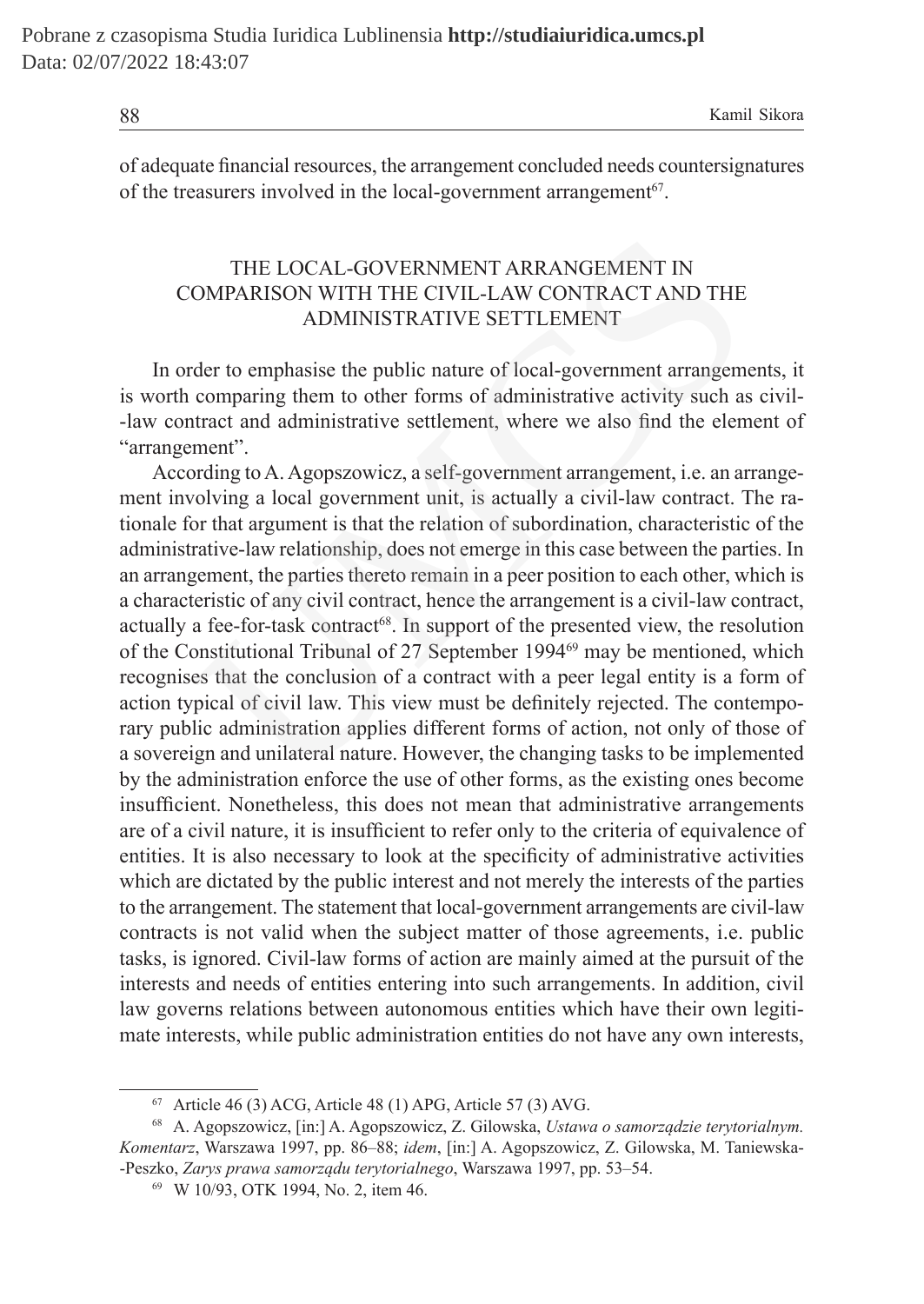and should be guided in their activities by the public interest. If we assumed that self-government arrangements are of a civil-law nature, only the provisions of civil legislation would be sufficient, and the regulations in the laws on the system of local government which indicate the legal possibilities for concluding arrangements would be unnecessary<sup>70</sup>.

The only common feature of local-government arrangements and civil-law contracts is that both these legal constructs are based on the general concept of a contract, understood as the making of mutual statements by two or more entities in order to produce specific legal effects. Both these constructs are included in a set of legal actions, the basic structural element of which is the cooperation between the parties, because in the course of legal actions that make up the administrative arrangement there may also occur a civil-law contract, through which the cooperating entities implement the provisions of the administrative arrangement<sup>71</sup>. Acivil- -law contract is a civil-law institution and a bilateral legal action, which includes a mutual intention of the parties, aimed at the creation, change or termination of legal effects $72$ . vernment which indicate the legal possibilities for concluding arrange<br>e unnecessary<sup>70</sup>.<br>only common feature of local-government arrangements and cis<br>is is that both these legal constructs are based on the general con<br>et,

A prerequisite for the conclusion of a civil-law contract is to have legal personality and the resulting legal capacity and legal capacity to perform acts in law, which create for the entity a general power to conclude civil-law contracts<sup>73</sup>. However, to conclude an administrative arrangement it is necessary to have a specific authorisation contained in a legal norm of a statutory level. The differences between a civil-law contract and an arrangement are particularly noticeable in the subject matter of their regulation. In the case of an arrangement, it consists of public tasks and powers to use specific legal forms of action, in particular of a sovereign nature. While a civil-law contract can only regulate civil-law relations and cannot form a basis for the transfer of powers to unilaterally determine the rights and obligations of other parties. According to Z. Cieślak, the legal relationship created as a result of concluding a civil-law contract is a specific legal relationship, whereas in the case of concluding an administrative arrangement, the relationship created as a result of concluding it will constitute only the basis for establishing a whole range of legal relations resulting from actions taken as a result of implementing the provisions of the arrangement entered into<sup>74</sup>.

These two institutions also differ in terms of legal effects that may be caused by both forms. This is so, as the civil-law contract exerts effects only between the parties to the contract, and it is possible that such a contract create rights specified

<sup>70</sup> M. Grążawski, *op. cit.*, pp. 47–48.

<sup>71</sup> Z. Cieślak, *op. cit.*, p. 214.

<sup>72</sup> Z. Czachórski, *Zobowiązania. Zarys wykładu*, Warszawa 1974, p. 107.

<sup>73</sup> J. Zimmermann, *Prawo administracyjne*, Warszawa 2016, p. 431; E. Ura, *op. cit.*, p. 133.

<sup>74</sup> Z. Cieślak, *op. cit.*, pp. 214–215.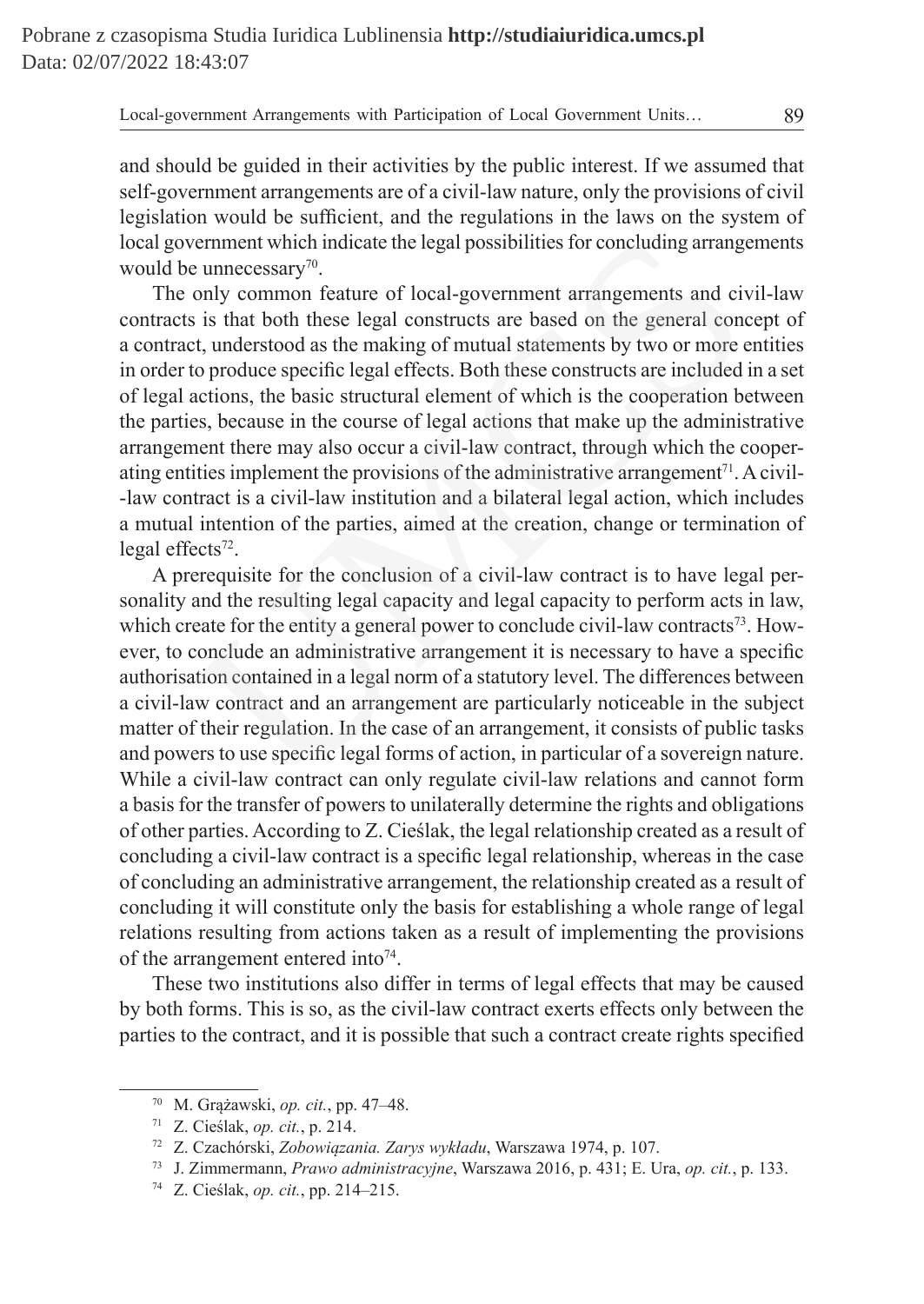therein for third parties. It is not possible to impose any obligation on a third party based on a civil-law contract<sup>75</sup>. However, the conclusion of an arrangement may result in an obligation for third parties to submit to the actions of an entity with respect to which such an obligation did not exist prior to the conclusion of the agreement. This will be the case when, by way of an administrative arrangement, the powers to apply sovereign forms of action are delegated. This is significantly related to the requirement of statutory authorisation to conclude an agreement.

The difference between a civil-law contract and an arrangement is also evident in the sphere of pursuit of interests, in the case of a contract, the parties act in principle to satisfy their interests, while the action through an administrative arrangement is intended to serve satisfaction of the public interest and, subsequently, of the legitimate interest of individuals, but cannot serve the pursuit of the interests of the entities co-operating under the arrangement<sup>76</sup>.

The current activities of the public administration are largely based on actions that provide services to the public, and hence some of the administrative tasks can, and are actually carried out, by private entities, e.g. basic health care. This is because, according to J. Filipek, the public authority should not merely be geared towards providing services, especially since such services are much more costly and often "too slow" to implement, as compared to activities of private actors. Civil-law contracts are not suitable for this purpose because along with the delegation of tasks it may often be necessary to delegate the necessary powers for their implementation; here there is a place for administrative contracts. However, the difference in relation to the arrangements is seen when they serve the co-operation between public administration bodies, while the administrative agreement serves to transfer public tasks from a public entity to private entities. This means that the subject of an administrative contract is the delegation of a public task to a private entity, together with the authorisation of this entity to use administrative-law forms of activity. At the same time, obligations should be imposed on the private entity to ensure the actual and proper performance of the public tasks to their addressees. The activities of a private entity performing a public task should be subject to supervision by the body of public administration, and the failure by the administration of its supervisory responsibilities towards the private entity should give the addressee of the tasks the right to appeal to the administrative court, but excluding the jurisdiction of general courts<sup>77</sup>. o which such an obligation did not exist prior to the conclusion<br>th. This will be the case when, by way of an administrative arrang<br>ers to apply sovereign forms of action are delegated. This is signif<br>of the requirement of

<sup>75</sup> S. Biernat, *op. cit.*, p. 162.

<sup>76</sup> Z. Kmieciak, *Umowa cywilnoprawna i porozumienie administracyjne jako formy działania organów administracji w sferze zarządzania gospodarką państwową*, "Ruch Prawniczy, Ekonomiczny i Społeczny" 1987, nr 3, p. 172.

<sup>77</sup> J. Filipek, *Prawo administracyjne. Instytucje ogólne*, cz. 2, Kraków 2001, p. 142.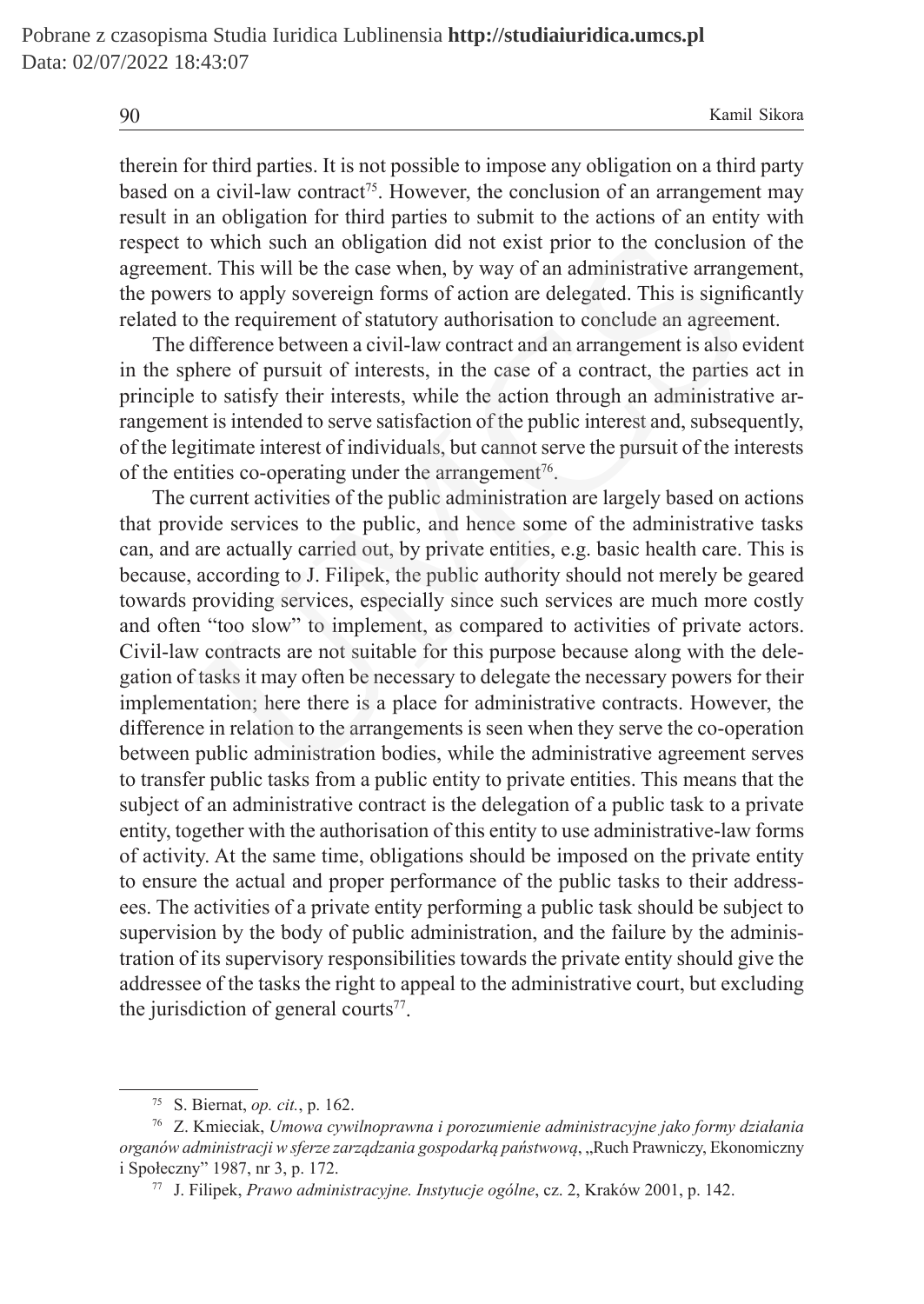Local-government arrangements are not civil-law contracts, but specific forms of public-law cooperation involving the delegation of public tasks of local government units, not private tasks. Such a position is prevailing in the case-law<sup>78</sup> and among scholars of law79.

The local government arrangement also differs significantly from the amicable settlement, including the administrative settlement, although in this legal construct we also deal with the element of agreement. The amicable settlement occurs under administrative law (Article 114 ff. of the Code of Administrative Procedure), civil law (Article 917 ff. of the Civil Code), civil procedure (184 ff. of the Code of Civil Procedure), Labour Law (Article 121 of the Labour Code), criminal procedure (Article 494 of the Code of Criminal Procedure). The amicable settlement under the administrative procedure forms an alternative to the administrative procedure which is settled by an administrative decision. A settlement is a written agreement between the parties of conflicting interests in an ongoing administrative proceeding and replaces the administrative act to conclude the proceeding. Moreover, for its validity it must be approved by the authority which runs the proceeding, the approved settlement producing the same legal effects as an administrative decision<sup>80</sup>. In order to settle an administrative case, it is required that two parties with diverging interests participate in the proceedings, although this is not about the divergence of those interests itself, but that their interests are to be capable of reconciling at all<sup>81</sup>. The contradiction of the interests of both parties is merely a starting point which is to be changed by reaching the settlement before an administrative authority. The parties may enter into a settlement where the nature of the case concerned is suitable to do so and, in addition, it will contribute to the simplification or acceleration of the proceedings, and the conclusion of the settlement does not contradict the rules of law<sup>82</sup>. The subject matter of the settlement is therefore limited to individual cases that may be settled by an administrative decision, and the purpose of its conclusion is to accelerate and to simplify the very proceedings before the public administration body. The parties to the settlement will probably be more prompt to submit to the provisions resulting from the legal action in which they have actively been involved themselves than if their case was resolved by a unilateral decision cholars of law<sup>79</sup>.<br>
local government arrangement also differs significantly from the am<br>
th, including the administrative settlement, although in this legal co<br>
teleal with the element of agreement. The amicable settlemen

<sup>78</sup> Judgement of the Supreme Administrative Court in Lublin of 27 September 1994, SA/Lu 1906/94, LEX No. 1688471; resolution of the Supreme Administrative Court of 8 November 1999, OPK 20/99, ONSA 2000, No. 2, item 53.

<sup>79</sup> M. Kulesza, *Opinia dotycząca charakteru prawnego porozumienia zwanego pilotażowym*, "Samorząd Terytorialny" 1995, nr 12, p. 131; P. Lisowski, A. Pakuła, *Porozumienie komunalne*, "Przegląd Prawa i Administracji" 1996, nr 35, p. 95; Z. Leoński, *Ustrój i zadania samorządu terytorialnego*, Poznań 1994, pp. 27–28; A. Błaś, *op. cit.*, pp. 321–322.

<sup>80</sup> E. Ura, *op. cit.*, pp. 135–136.

<sup>81</sup> J. Zimmermann, *Polska jurysdykcja administracyjna*, Warszawa 1996, pp. 176–177.

<sup>82</sup> Z. Cieślak, *op. cit.*, p. 211.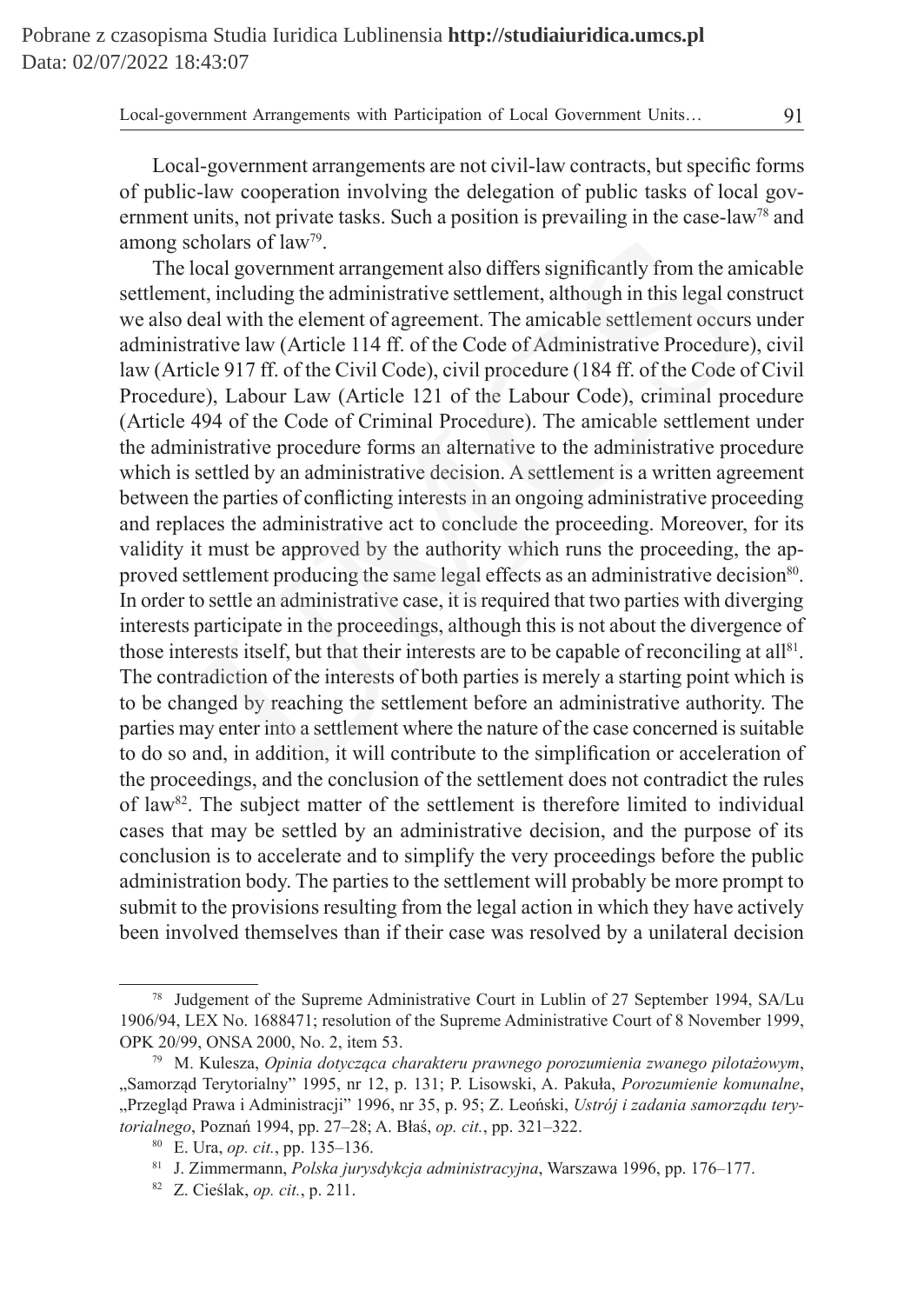of the administrative body. An amicable settlement approved by public authority by way of order produces the same legal effects as an administrative decision delivered during the administrative procedure. The administrative settlement is still a specific administrative act which creates an administrative relationship in a particular procedure where the approved administrative settlement produces the same legal effects as a decision taken during the administrative proceedings. The specific nature of the settlement is evident in the equality of the parties to the proceedings before the public administration body, but once the settlement is approved, this equality is transformed into a system of dependence which is typical of the administrative substantive-law relationship which links the administrative authority with the addressee of its decision<sup>83</sup>. The rights and obligations arising from an administrative settlement are of an administrative-law nature and are not at the disposal of the parties, which distinguishes this kind of settlement from the amicable settlement in civil law. They derive their legal power not from the wishes of the parties themselves, but by the will of the administrative authority which has approved the administrative settlement. It, therefore, defines the rights and obligations of the parties in relation to the public administration and not in relation to each other. In the absence of a settlement, the administrative body should initiate enforcement proceedings<sup>84</sup>. The only similarity between an administrative settlement and an arrangement is seen in a certain element of the very essence of the settlement: an agreement between the parties which make mutual concessions, thus aiming at resolving the conflict of interest existing between them. However, there are more visible differences between the two constructs. An approved administrative settlement is a condition for an administrative relationship, which outlines the powers and obligations of its parties, it is a relationship in the strict sense, whereas an administrative arrangement creates a relationship in the general sense as a series of activities of the administration, constituting the basis for the creation of a series of autonomous relations in the strict sense. The arrangement is concluded between the entities of the public administration, while the administrative settlement comes into effect between the addressees of the administrative activity in the form of an administrative decision. The arrangement shapes the mutual relationship between the entities, while the settlement determines only what rights and obligations the parties to the settlement have towards the public administration. The subject of the administrative arrangement is public tasks and powers necessary for their implementation, attributable to the relevant entities of the arrangement, while the parties to the settlement do not pursue their own tasks or powers. The arrangement provides the basis for further action to implement its provisions, while the conclusion of ecific administrative act which creates an administrative relations<br>lar procedure where the approved administrative settlement pre<br>lign affects as a decision taken during the administrative procees<br>ific nature of the settl

<sup>83</sup> *Ibidem*, p. 211.

<sup>84</sup> A. Wiktorowska, *Prawne formy działania administracji*, [in:] *Prawo administracyjne*, red. M. Wierzbowski, Warszawa 2017, p. 292.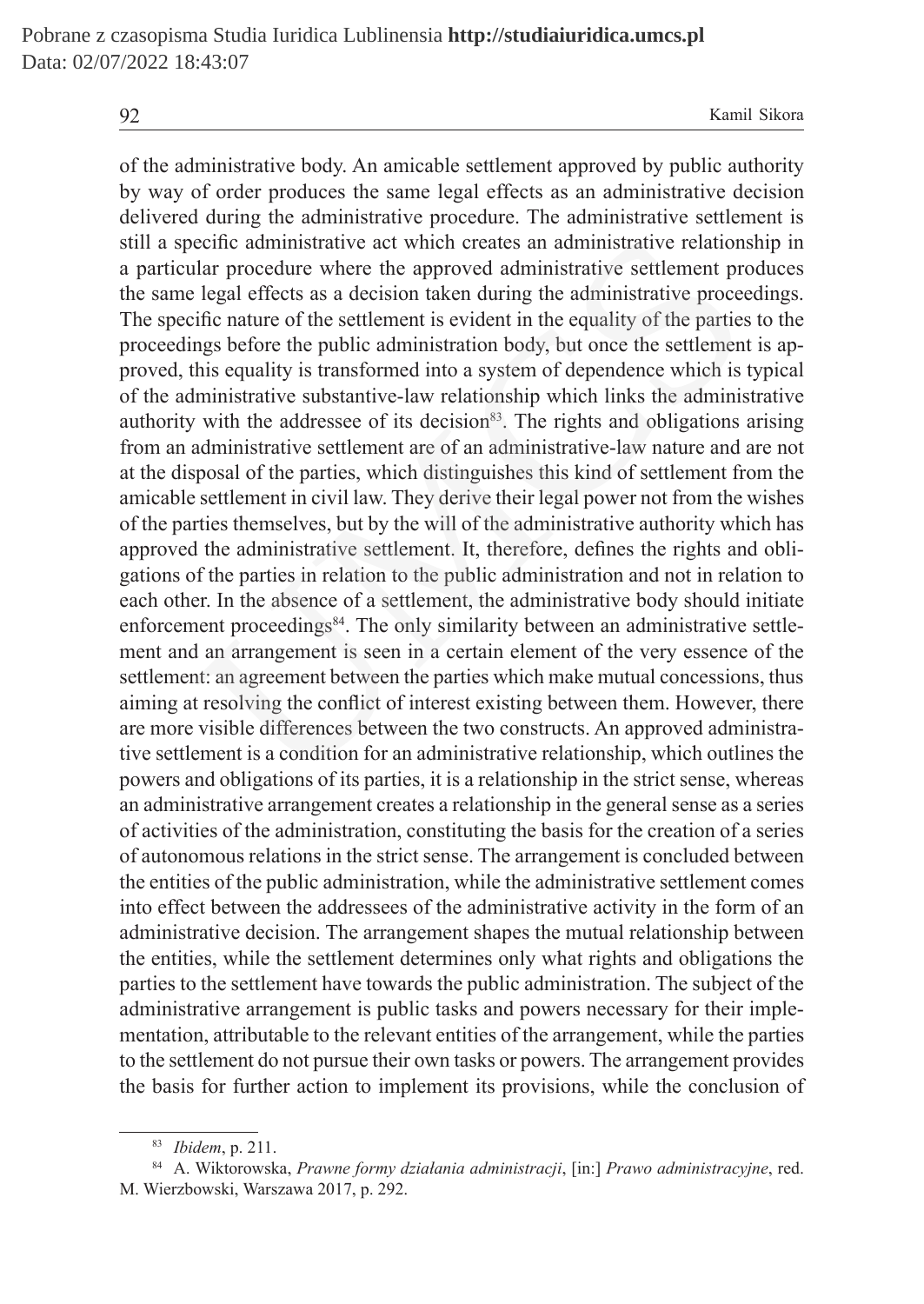an administrative settlement creates a specific legal relationship<sup>85</sup>. Although both constructs are classified as legal forms of administrative action, the arrangement is clearly distinguished from the administrative settlement by its legal structure, area of application and the role played<sup>86</sup>.

# **CONCLUSIONS**

To sum up, local-government agreements, i.e. arrangements entered into either vertically (between entities of different levels of local government) or horizontally (between entities of the same level of self-government), constitute a special category of administrative arrangements. In both cases, we are dealing with a non-sovereign public-law form of activity of public administration entities. Local-government arrangements of this type contribute to the increase of efficiency and effectiveness of performance of tasks through legal possibility of transferring these tasks between local government units. They are specific instruments that serve to organise the activities of public entities in relation to public tasks imposed on these entities, they are used in the implementation of tasks that are costly in financial, organisational and personnel terms, with which a single unit of local government unit is not able to cope independently in the interest of members of a given local community. The subject of a local government arrangement can only be public tasks legally assigned to the local government unit which enters into the arrangement, and through its conclusion there is no "divesting itself of" these tasks to the local government unit accepting the task. The task being delegated remains the task of the local government unit delegating the task, while the local government unit taking over the task performs it on behalf of the one which delegated the task. pplication and the role played<sup>86</sup>.<br>CONCLUSIONS<br>Transpose that the role played<sup>86</sup>.<br>Unity (between entities of different levels of local government) or horize<br>entities of the same level of self-government), constitute a sp

## **REFERENCES**

Act of 21 March 1985 on Public Roads (consolidated text Journal of Laws 2017, item 2222).

Act of 17 May 1989 – Geodesic and Cartographic Law (consolidated text Journal of Laws 2017, item 2101).

Act of 8 March 1990 on the Communal Government (consolidated text Journal of Laws 2018, item 994). Act of 5 June 1998 on the Poviat Government (consolidated text Journal of Laws 2018, item 995).

Act of 5 June 1998 on the Voivodeship Government (consolidated text Journal of Laws 2018, item 913).

Act of 20 July 2000 on the Publication of Normative Acts of Other Certain Acts (Consolidated text Journal of Laws 2016, item 296 as amended).

<sup>85</sup> Z. Cieślak, *op. cit.*, p. 212.

<sup>86</sup> E. Ura, op. cit., p. 136.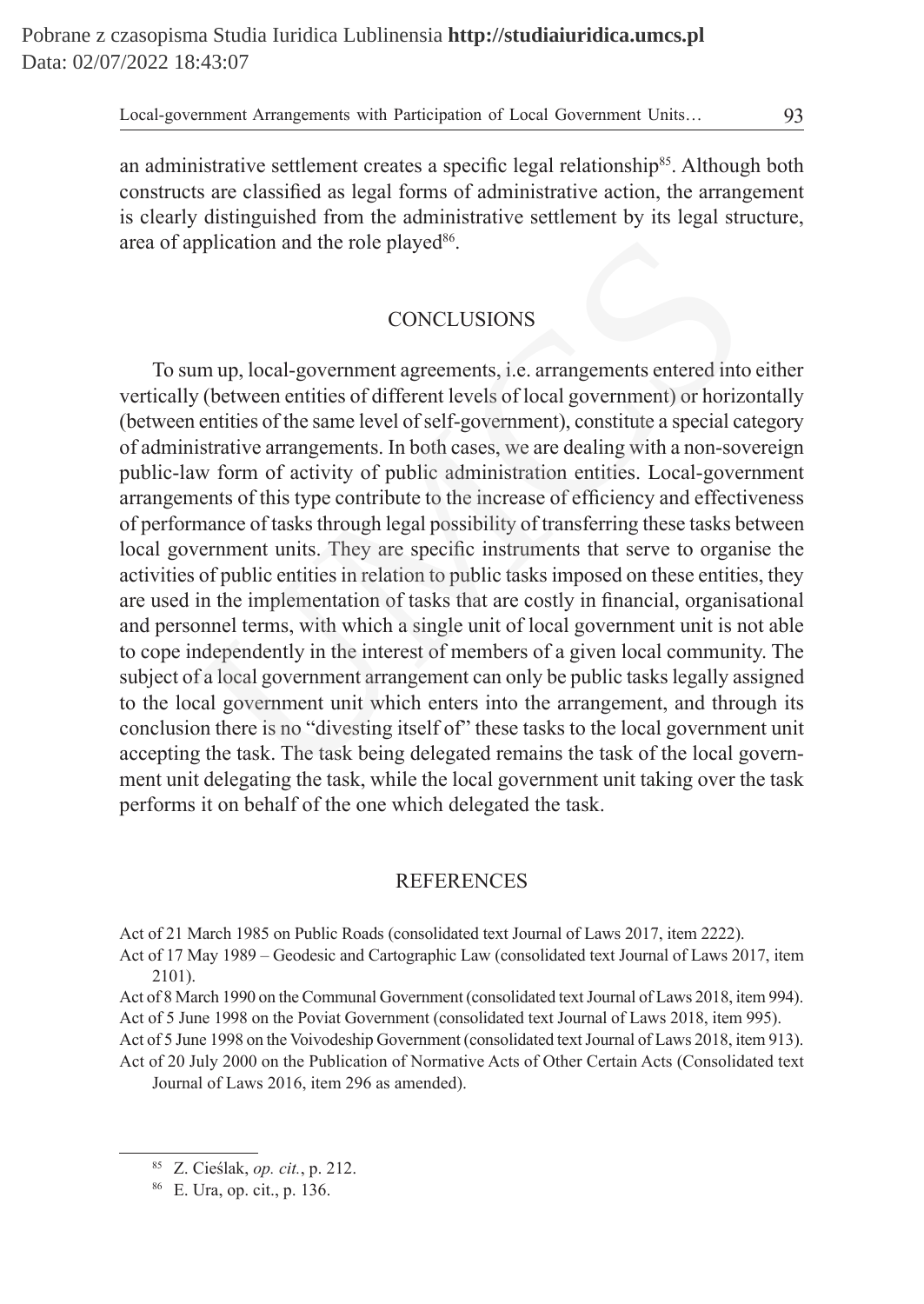| Kamil Sikora<br>94                                                                                                                                                                                                                                                                                                                                                                            |  |
|-----------------------------------------------------------------------------------------------------------------------------------------------------------------------------------------------------------------------------------------------------------------------------------------------------------------------------------------------------------------------------------------------|--|
| Agopszowicz A., [in:] A. Agopszowicz, Z. Gilowska, Ustawa o samorządzie terytorialnym. Komen-<br>tarz, Warszawa 1997.                                                                                                                                                                                                                                                                         |  |
| Agopszowicz A., [in:] A. Agopszowicz, Z. Gilowska, M. Taniewska-Peszko, Zarys prawa samorządu<br>terytorialnego, Warszawa 1997.                                                                                                                                                                                                                                                               |  |
| Bandarzewski K., [in:] Ustawa o samorządzie gminnym. Komentarz, red. P. Chmielnicki, Warszawa 2013.<br>Bielecki L., Prawne formy i metody działania administracji, [in:] Prawo administracyjne, red.<br>M. Zdyb, J. Stelmasiak, Warszawa 2016.                                                                                                                                                |  |
| Bielecki L., Prawne formy i metody działania administracji, [in:] Prawo administracyjne. Część<br>ogólna, red. L. Bielecki, P. Ruczkowski, Warszawa 2011.                                                                                                                                                                                                                                     |  |
| Biernat S., Działania wspólne w administracji państwowej, Wrocław 1979.<br>Błaś A., Prawne formy działania administracji publicznej, [in:] Prawo administracyjne, red. J. Boć,<br>Wrocław 1998.                                                                                                                                                                                               |  |
| Bonusiak E., Porozumienie administracyjne jako forma wykonywania zadań przez gminę, [in:] Spo-<br>soby realizacji zadań publicznych, red. B. Dolnicki, Warszawa 2017.<br>Cieślak Z., Porozumienie administracyjne, Warszawa 1985.                                                                                                                                                             |  |
| Constitution of the Republic of Poland of 2 April 1997 (Journal of Laws No. 78, item 483 as amended).<br>Cybulska R., [in:] Ustawa o samorządzie gminnym. Komentarz, red. B. Dolnicki, Warszawa 2018.<br>Cybulska R., [in:] Ustawa o samorządzie województwa, red. B. Dolnicki, Warszawa 2012.<br>Czachórski Z., Zobowiązania. Zarys wykładu, Warszawa 1974.                                  |  |
| European Charter of Local Self-Government, Done on 15 October 1985 in Strasbourg (Journal of<br>Laws 1994, No. 124, item 607).                                                                                                                                                                                                                                                                |  |
| Filipek J., Prawo administracyjne. Instytucje ogólne, cz. 2, Kraków 2001.<br>Grążawski M., Porozumienie administracyjne jako prawna forma działania współczesnej admini-<br>stracji publicznej, Bielsko-Biała 2007.                                                                                                                                                                           |  |
| Iwanowski S., Sitniewski P., Rola porozumień administracyjnych w działalności samorządu teryto-<br>rialnego, [in:] Administracja i prawo administracyjne u progu trzeciego tysiąclecia. Materiały<br>z konferencji naukowej - Zjazd Katedr Prawa i Postępowania Administracyjnego, Łódź 2000.<br>Judgement of the Supreme Administrative Court in Lublin of 27 September 1994, SA/Lu 1906/94, |  |
| LEX No. 1688471.<br>Judgement of the Supreme Administrative Court in Łódź of 27 September 1994, SA/Łd 1906/94,<br>ONSA 1995, No. 4, item 161.                                                                                                                                                                                                                                                 |  |
| Judgement of the Supreme Administrative Court in Rzeszów of 5 December 1995, SA/Rz 1109/95,<br>"Samorząd Terytorialny" 1995, nr 12.                                                                                                                                                                                                                                                           |  |
| Judgement of the Supreme Administrative Court of 6 December 2002, II SA/Wr 2127/02, OwSS<br>2003, No. 2, item 43.                                                                                                                                                                                                                                                                             |  |
| Judgement of the Supreme Administrative Court of 21 January 2010, I OSK 1140/09, LEX No. 594919.<br>Judgement of the Voivodeship Administrative Court in Kraków of 19 November 2007, II SA/Kr<br>736/07, LEX No. 340499.                                                                                                                                                                      |  |
| Judgement of the Voivodeship Administrative Court in Gliwice of 11 April 2008, II SA/Gl 174/08,<br>LEX No. 506795.                                                                                                                                                                                                                                                                            |  |
| Judgement of the Voivodeship Administrative Court in Gliwice of 7 May 2008, II SA/Gl 275/08,<br>LEX No. 511487.                                                                                                                                                                                                                                                                               |  |
| Judgement of the Voivodeship Administrative Court in Białystok of 16 December 2010, II SA/Bk<br>715/2010, LEX No. 752402.                                                                                                                                                                                                                                                                     |  |
| Kisiel W., [in:] K. Bandarzewski, P. Chmielnicki, W. Kisiel, Prawo samorządu terytorialnego w Pol-<br>sce, Warszawa 2006.                                                                                                                                                                                                                                                                     |  |
| Kmieciak Z., Umowa cywilnoprawna i porozumienie administracyjne jako formy działania organów<br>administracji w sferze zarządzania gospodarką państwową, "Ruch Prawniczy, Ekonomiczny<br>i Społeczny" 1987, nr 3.                                                                                                                                                                             |  |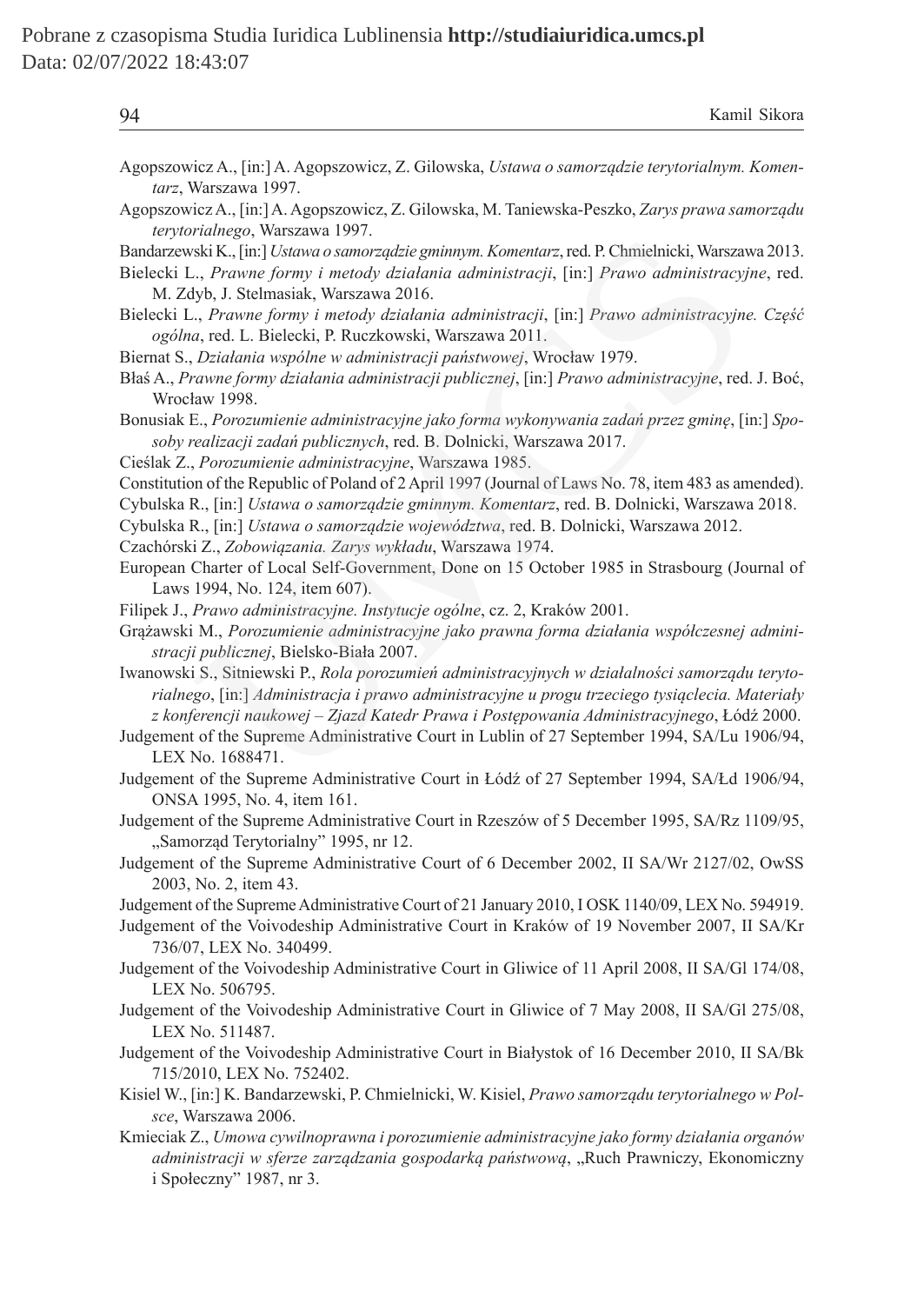- Korczak J., *O nieporozumieniach wokół porozumień w administracji publicznej*, "Samorząd Terytorialny" 2009, nr 6.
- Kulesza M., *Opinia dotycząca charakteru prawnego porozumienia zwanego pilotażowym*, "Samorząd Terytorialny" 1995, nr 12.
- Leoński Z., *Ustrój i zadania samorządu terytorialnego*, Poznań 1994.
- Leoński Z., *Współdziałanie w samorządzie terytorialnym*, "Samorząd Terytorialny" 1995, nr 4.
- Lisowski P., Pakuła A., *Porozumienie komunalne*, "Przegląd Prawa i Administracji" 1996, nr 35.
- Martysz C., [in:] *Ustawa o samorządzie powiatowym. Komentarz*, red. B. Dolnicki, Warszawa 2005.
- Ochendowski E., *Glosa do postanowień NSA z dnia 24 września 1990 r., I SA 847/90 oraz z dnia 27 września 1990 r., SA/Wr 952/90*, "Samorząd Terytorialny" 1991, nr 4.
- Ochendowski E., *Prawo administracyjne. Część ogólna*, Toruń 2013.
- Ofiarska M., *Formy publicznoprawne współdziałania jednostek samorządu terytorialnego*, Warszawa 2008.
- Ofiarska M., Ofiarski Z., *Porozumienie jako podstawa wykonywania zadań przez jednostki samorządu terytorialnego*, "Zeszyty Naukowe Uniwersytetu Szczecińskiego" 2006, nr 426.
- Olejniczak-Szałowska E., *Porozumienie w sprawie przekazania zadań publicznych (uwagi dyskusyjne na tle modelu ustawowego)*, [in:] *Nowe problemy badawcze w teorii prawa administracyjnego*, red. J. Boć, A. Chajbowicz, Wrocław 2009.
- Ordinance of the Minister of Internal Affairs and Administration of 29 December 1999 on the organisational, staffing and technical conditions to be fulfilled by the communes requesting the acquisition of the responsibilities and powers of the Starost in the field of geodesy and cartography (Journal of Laws 2000, No. 1, item 4). Manny 1993, ut 12.<br> *J. Ustráj i zadania samorządai terytorialnego*, Poznań 1994.<br> *J. Ustráj i zadania samorządzie terytorialnym*, "Samorząd Terytorialny" 1995, pakula A., *Prorozumienie komunalne*, "Przegłąd Prawa i Admi

Resolution of the Constitutional Tribunal of 27 September 1994, W 10/93, OTK 1994, No. 2, item 46.

- Resolution of the Supreme Administrative Court of 8 November 1999, OPK 20/99, ONSA 2000, No. 2, item 53.
- Stahl M., *Glosa do postanowienia NSA z dnia 24 listopada 1999 r., II SA 1075/99*, OSP 2000, No. 10, item 158.
- Stahl M., *Prawne formy działania administracji publicznej*, [in:] *Prawo administracyjne. Pojęcia, instytucje, zasady w teorii i praktyce*, red. M. Stahl, Warszawa 2016.

Starościak J., *Prawo administracyjne*, Warszawa 1977.

- Starościak J., *Studia z teorii prawa administracyjnego*, Warszawa 1967.
- Ura E., *Prawo administracyjne*, Warszawa 2015.
- Wengler L., *Uwagi o niektórych aspektach porozumienia komunalnego*, "Samorząd Terytorialny" 1997, nr 4.
- Wengler L., *Wygaśnięcie porozumienia komunalnego (zagadnienia wybrane)*, "Samorząd Terytorialny" 2006, nr 5.
- Węgrzyn-Skarbek M., *Porozumienie administracyjne a prawo miejscowe*, "Przegląd Prawa Publicznego" 2001, nr 6.
- Wiktorowska A., *Prawne formy działania administracji*, [in:] *Prawo administracyjne*, red. M. Wierzbowski, Warszawa 2017.
- www.merriam-webster.com/dictionary/communal [access: 20.04.2019].
- Wyporska-Frankiewicz J., *Publicznoprawne formy działania administracji o charakterze dwustronnym*, Warszawa 2009.
- Zimmermann J., *Polska jurysdykcja administracyjna*, Warszawa 1996.
- Zimmermann J., *Prawo administracyjne*, Warszawa 2016.